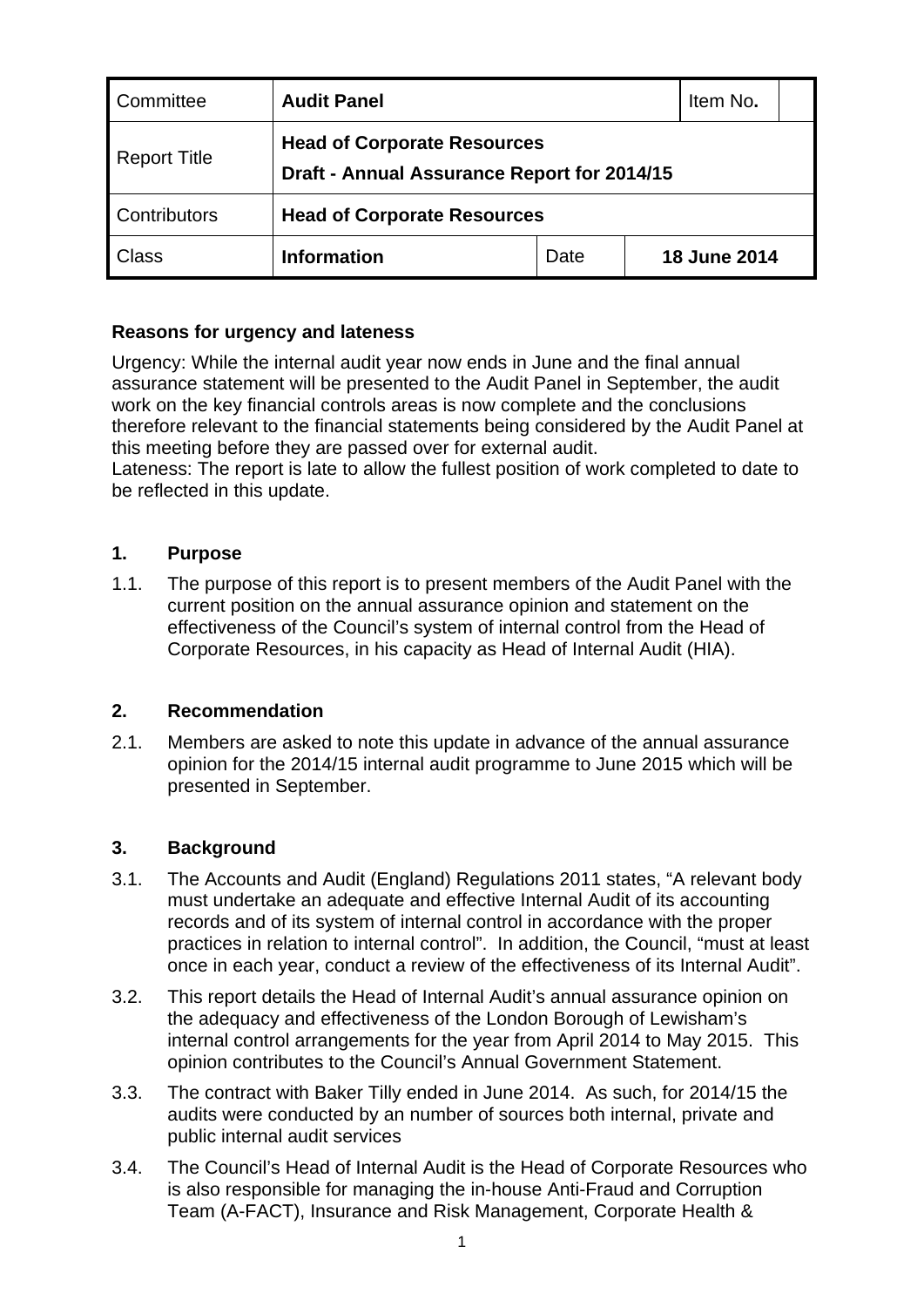Safety, Strategic Finance, and Procurement teams and is also the deputy s151 officer.

# **4. Introduction**

- 4.1. The PSIAS states that the Head of Internal Audit must deliver an Annual Assurance report that can feed into the Council's Annual Governance Statement. The annual report must provide an opinion on the overall adequacy and effectiveness of risk management and control. In addition, the report must also include:
	- a summary of the work that supports the opinion.
	- $\bullet$  the timeframe to which the opinion relates to,
	- statement on conformance with the PSIAS,
	- any scope limitations.
	- disclosure and details of any qualification/s,
	- consideration of related projects and other assurances providers,
	- the risk / control framework used for the basis of the opinion, and
	- any other issues that they are relevant to the governance statement.
- 4.2. For 2014/15 it was agreed to extend the audit year to June. This report is based on core / key financial reports (at final or draft) and school audits. The final report will be presented to the Audit Panel in September to support the final Annual Governance Statement in the Financial Statements.

#### **5. Opinion**

- 5.1. The Head of Internal Audit's opinion on the overall adequacy and effectiveness of the Council's risk management systems and internal control environment, including any qualifications to that opinion, is as follows:
- 5.2. "I have considered all of the work undertaken and reported on by the Internal Audit Service and Anti-Fraud and Corruption Team for the audit year 2014/15 completed to date. In my opinion, based on those areas reviewed, **satisfactory assurance** can be placed on the adequacy and effectiveness of internal controls framework in place.
- 5.3. This is the same assurance level as last year. However, the assurance opinion this year, while Satisfactory, is closer to Limited. This negative direction of travel arises from the weaker assurance levels for some of the core financial audits. There are some one of mitigations for this (e.g. change of finance system, change of bank, organisation restructures etc..).
- 5.4. I have also considered the approach to risk management in operation throughout the organisation.
- 5.5. The Risk Management Working Party (RMWP), which consists of officers from each of the Directorates, meets quarterly to discuss the directorate and corporate risk registers. They make recommendations for the Executive Management Team (EMT) on which risks should be included in the corporate risk register. The risks are then reported to the Internal Control Board (ICB) quarterly.
- 5.6. Directorate Management Teams (DMT) and the EMT meet regularly to discuss risk, review the finances and monitor performance. Thereby enabling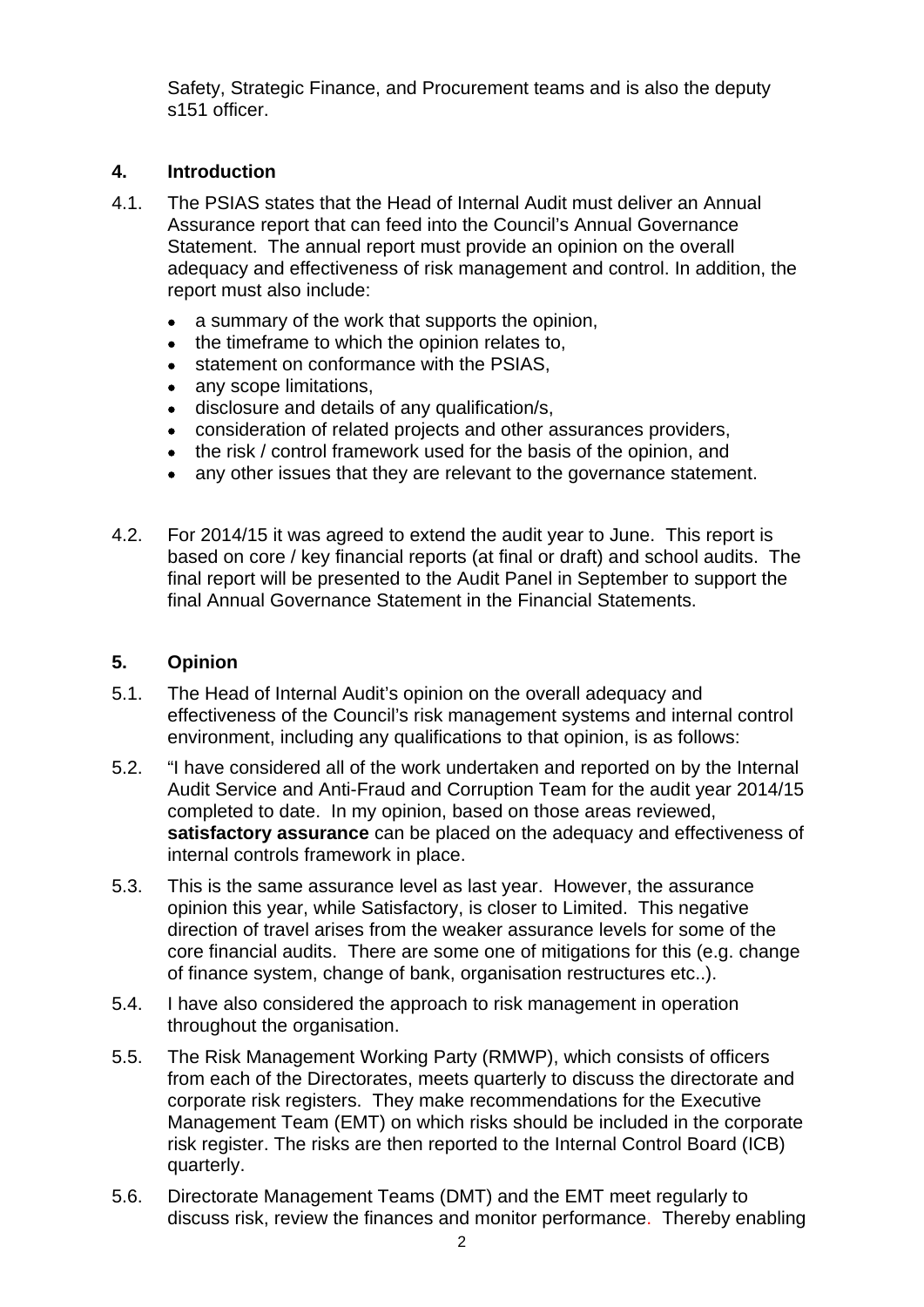urgent matters to be escalated for action promptly outside the formal risk reporting cycle. I am satisfied the Council had an established risk management process in operation for the financial year 2014/15.

- 5.7. I was part of the Annual Governance Statement (AGS) working party through 2014/15, a group of officers chaired by the Head of Law responsible for preparing and reviewing the Council's AGS.
- 5.8. The AGS has been updated and actions monitored through 2014/15 and I am satisfied that the content of the statement is accurate and its completion has complied with the relevant CIPFA guidance. Issues which I judged relevant to the preparation of the AGS have been considered by the group and, where necessary, included.

# **6. Qualifications to the opinion**

#### Internal Audit

- 6.1. As reported to the Audit Panel in 2014/15 this year has been a transitional year for the internal audit service. The scope of the audit plan was reduced at the beginning of the year in line with reduced resources.
- 6.2. There was a change from the previous single outsourced service arrangements to a mixed provision model. In year internal audits were provided by:
	- The Royal Borough of Greenwich who agreed to complete the schools audit plan from September 2014.
	- An independent auditor's services who agreed to complete the majority of the IT audits from October 2014.
	- In-house team who completed grants, follow-ups and an ad hoc review.
	- Croydon Internal Audit Framework (Mazars) who were to complete the rest of the non-school audits.
- 6.3. Internal audit joined the Croydon Framework contract late in December which limited the time available to complete the plan. The focus has therefore been on completing the core financial audits. The remaining non-schools audit fieldwork are underway and will be completed in June and reported on to the September Audit Panel. At which stage the Audit Plan to June 2015 will have been delivered and the key risks reviewed.
- 6.4. This slippage and the reduced scale of internal audit work in 2014/15 are both areas for improvement in 2015/16 and the plans to improve this are reported to the Audit Panel in the separate quarterly up date report.

#### Risk Management

6.5. The work of the RMWP continued through the year. There were changes to some of the Directorate representatives and a degree of organisational knowledge lost. The Council has not undertaken a formal service planning exercise for 2015/16 which risks weakening the identification and monitoring of operational risk going forward. These circumstances are recognised by ICB and work to consider possible changes to the risk management approach to mitigate these impacts initiated.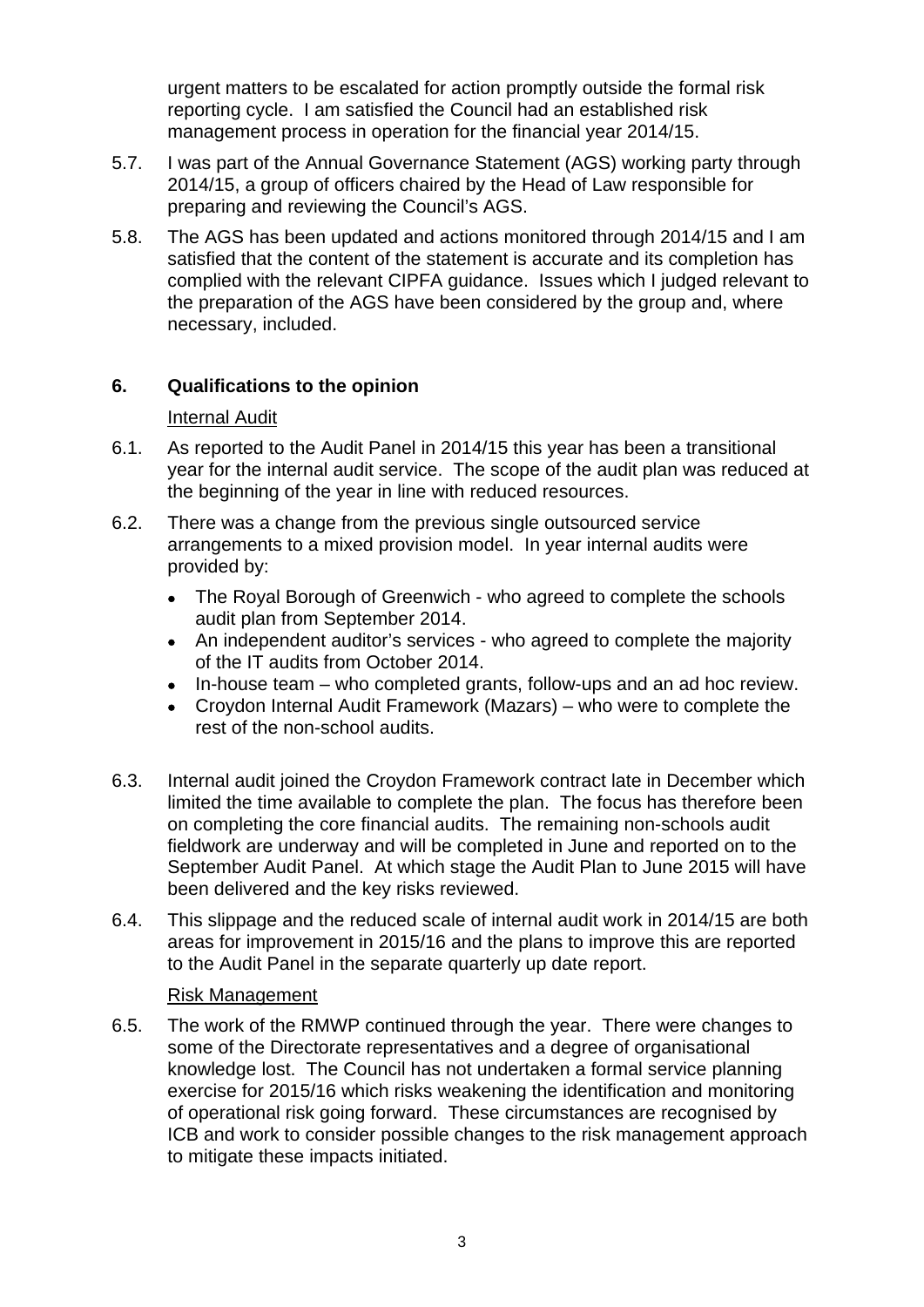#### Key Staff Resources

6.6. In 2014/15, a large number of staff left the Council through either the voluntary severance scheme or restructuring. There have also been a number of reorganisations with some activities moved or reallocated between teams. This has necessarily resulted in some officers taking on more responsibility and a number of processes becoming more self-service. While not in itself is not an issue, where officers have to take on more responsibility for key controls without clear process changes or sufficient training it has become apparent that some key controls were not always being adhered to.

For example:

- The number of recommendations and areas where reconciliations are either not done, not performed in a timely manner, or variances are not investigated has increased,
- Areas where only one officer has the knowledge to complete a process, increasing the risk of delay or failure if they are absent, and
- Systems slow down or workarounds are found that create additional manual work and risk of error where training in the right approach is not available.
- 6.7. These examples have contributed to the increase of negative assurance reports issued. For 2014/15, there were six key financial reports with a limited assurance opinion. Of the 17 key financial audits, ten audits have had their assurance level reduced from the previous year.

# Finance System Upgrade

- 6.8. The Council's finance and transactions teams were restructured in June 2014, the finance system (shared with six other Councils) upgraded to OneOracle in August 2014, and the banking contract changed in February 2015. These changes have created a number of issues that have taken time to resolve. These include:
	- Governance, Risk and Control (GRC) modules included in the upgrade not being made available at go live.
	- Difficulties with the OBIEE (financial reporting tool) preventing the timely extraction of financial information from the OneOracle finance system.
	- Previously individual cost codes lumped together in the new coding structure.

# **7. Summary of assurance work from which opinion is derived**

Delivery of Audit Plan

- 7.1. The Internal Audit plan agreed for 2014/15 was to complete 70 pieces of audit work, (32 schools and 38 non-school), not including follow-up reviews. By the end of the year, this increased to 72 pieces of work.
- 7.2. Changes to the audit plan are expected throughout the year, as risks emerge or decrease within services areas. Additional reviews are requested or if applicable deferred or cancelled. The reasons for these changes are reported to the ICB and the Audit Panel throughout the year. The additional review agreed were:
	- Troubled Families Claim 5 (Grant Certification)
	- Troubled Families Claim 7 (Grant Certification)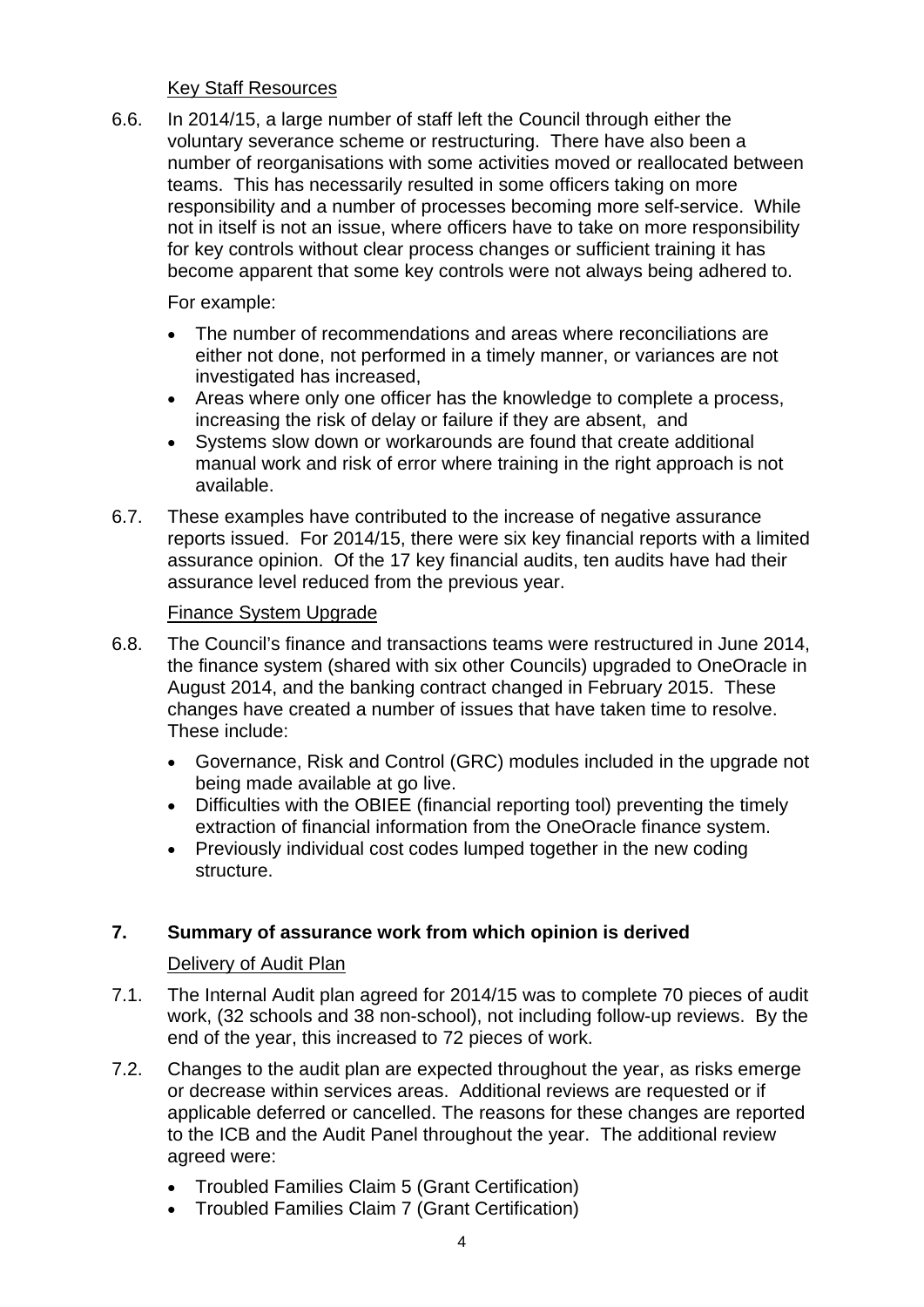- Troubled Families Claim 8 (Grant Certification)
- Adoption Reform Grant (Grant Certification)
- Rogue Landlord Grant (Grant Certification)
- Rangefield School Procurement Audit Requested by Governors

The agreed deferred or cancelled reviews were:

- Forster Park School deferred as full follow-up including testing undertaken following a limited review. Next audit now due in 2015/16.
- Pathway Training cancelled as the contract was ended before the audit.
- Pathway Framework Assessment cancelled as due after the training of officers but the training did not take place so unable to proceed.
- Chelwood Nursery Deferred as both key members of the finance team were off at the time of the audit (February / March). Now set for September 2015.
- 7.3. The breakdown of the 72 reviews and the 632 productive days are as follows:
	- 41 Non-School reviews with 481 days of internal audit work, and
	- 31 School reviews with 151 days of internal audit work.
- 7.4. These audits were conducted by:
	- The in-house team conducted 12, (six school and six non-school reviews).
	- Baker Tilly conducted 7 school audits,
	- RB of Greenwich conducted 18 school audits,
	- IT Auditor conducted 4 audits, and
	- Mazars are completing 31 audits.
- 7.5. In summary the:
	- non-schools work position is that 15 reviews are finalised, 13 are at draft report (and will therefore be finalised within three weeks), and 13 reviews at fieldwork stage (all having been started).
	- schools position is that the 30 planned reviews have been completed and the one additional piece of work requested is at draft report stage (pending completion of a separate investigation running in parallel).
- 7.6. In addition, due to restructures of service areas some reviews are transferred between directorates, and show as 'added' and 'cancelled'. These changes are reported to the ICB and Audit Panel during the year.
- 7.7. The 2014/15 audit plan, along with the opinion, number of recommendations made, final report date and the areas that were reviewed can be found in Appendix 1. For completeness, the table in the appendix includes those audits from the 2013/14 audit plan that were not finalised at the time of the last annual report.
- 7.8. For those reports with either a 'No Assurance' assurance, 'Limited' assurance opinion and consultancy reviews the executive summaries are presented to the Audit Panel throughout the year.
- 7.9. The graphs below present the comparison of audit opinions for the last three years, for non-school and school audits. The figures for 2014/15 present the position to date and will be updated for September. They show the number of audits with their opinions by both number and percentage.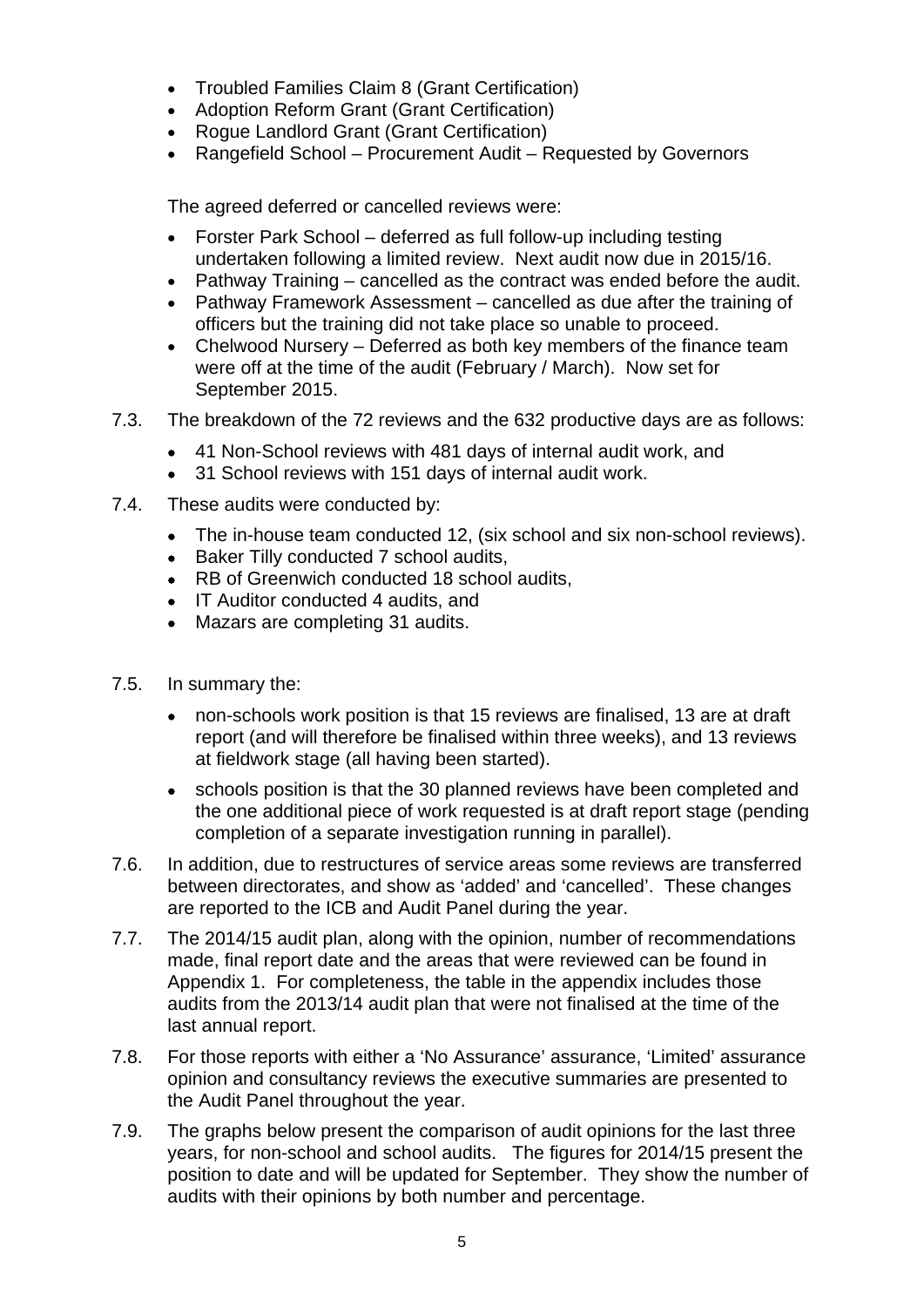#### Assurance Opinions by % - Non-Schools 60%  $\Box$  2012/13 50%  $2013/14$ 40% ■2014/15 30% 20% 10% 0% No Limited Satisfactory Substantial  $N/A$ Assurance **Audit Opinion**

There has been a fall in the number of substantial opinions in 2014/15 and rise in the limited and N/A categories. The N/A reflect the additional grant claim work requiring internal audit certification in 2014/15.



Overall the number of reports referenced here for 2014/15 is down on previous years pending completion of the non core financial non-school audits in the plan.

# **Schools**



Although the percentage of 'Substantial' reports has decreased from the previous year, the percentage of positive opinion reports issued overall remains high.

For the first time in three years, there were no 'No Assurance' opinion reports issued.

# **Non-Schools**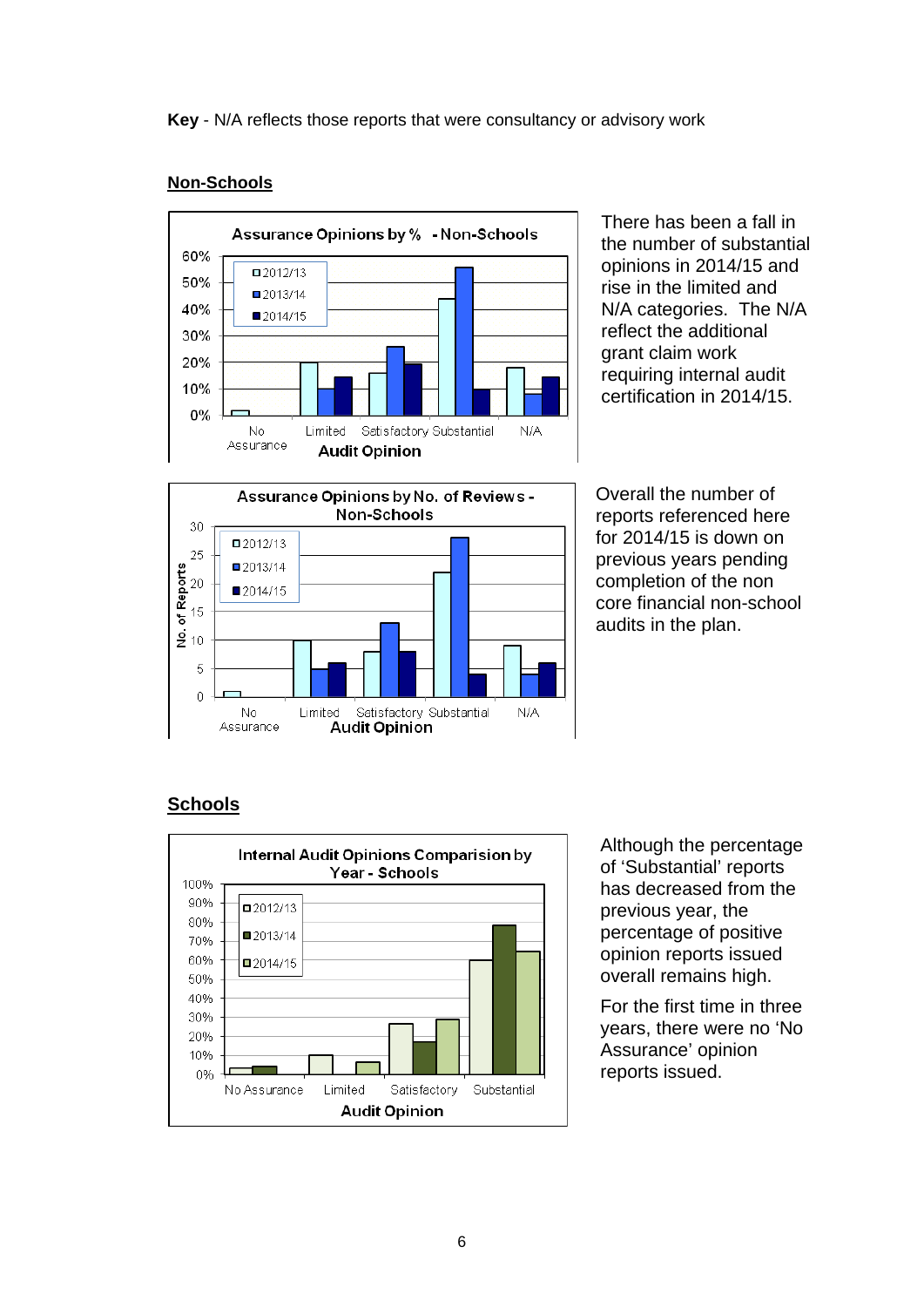

2014/15 was a busier year on the schools audit from with 31 reviews completed compared to 23 in the prior year.

7.10. The definitions of the assurance opinions are in the table below.

| Level                         | <b>Definition</b>                                                                                                                                                                                                                      |
|-------------------------------|----------------------------------------------------------------------------------------------------------------------------------------------------------------------------------------------------------------------------------------|
| Substantial<br>Assurance<br>÷ | A strong framework of controls is in place to ensure that the<br>service area is more likely to meet their objectives. In addition,<br>the controls in place are continuously applied or with only minor<br>lapses.                    |
| Satisfactory<br>Assurance     | A sufficient framework of controls is in place, but could be<br>stronger to improve the likelihood of the service area achieving<br>its objectives. In addition, the controls in place are regularly<br>applied, but with some lapses. |
| Limited<br>Assurance          | There are limited or no key controls in place. This increases the<br>likelihood of the service area not achieving its objectives. Where<br>key do controls exist, they are not regularly applied.                                      |
| <b>No</b><br>Assurance        | There is no framework of key controls in place. This substantially<br>increases the likelihood that the service area will not achieve its<br>objectives. Where key controls do exist, they are not applied.                            |

7.11. In addition to the assurance opinion, for each recommendation made a category of importance is given. The table below provides the definitions of these categories.

| <b>High</b>   | It is crucial that this recommendation is implemented immediately.<br>This will ensure that service area will significantly reduce its risk of<br>not meeting its objectives. |
|---------------|-------------------------------------------------------------------------------------------------------------------------------------------------------------------------------|
| <b>Medium</b> | Implementation of this recommendation should be done as soon<br>as possible, to improve the likelihood of the service area meeting<br>its objective.                          |
| Low           | Implementation of this recommendation would enhance control or<br>improve operational efficiency.                                                                             |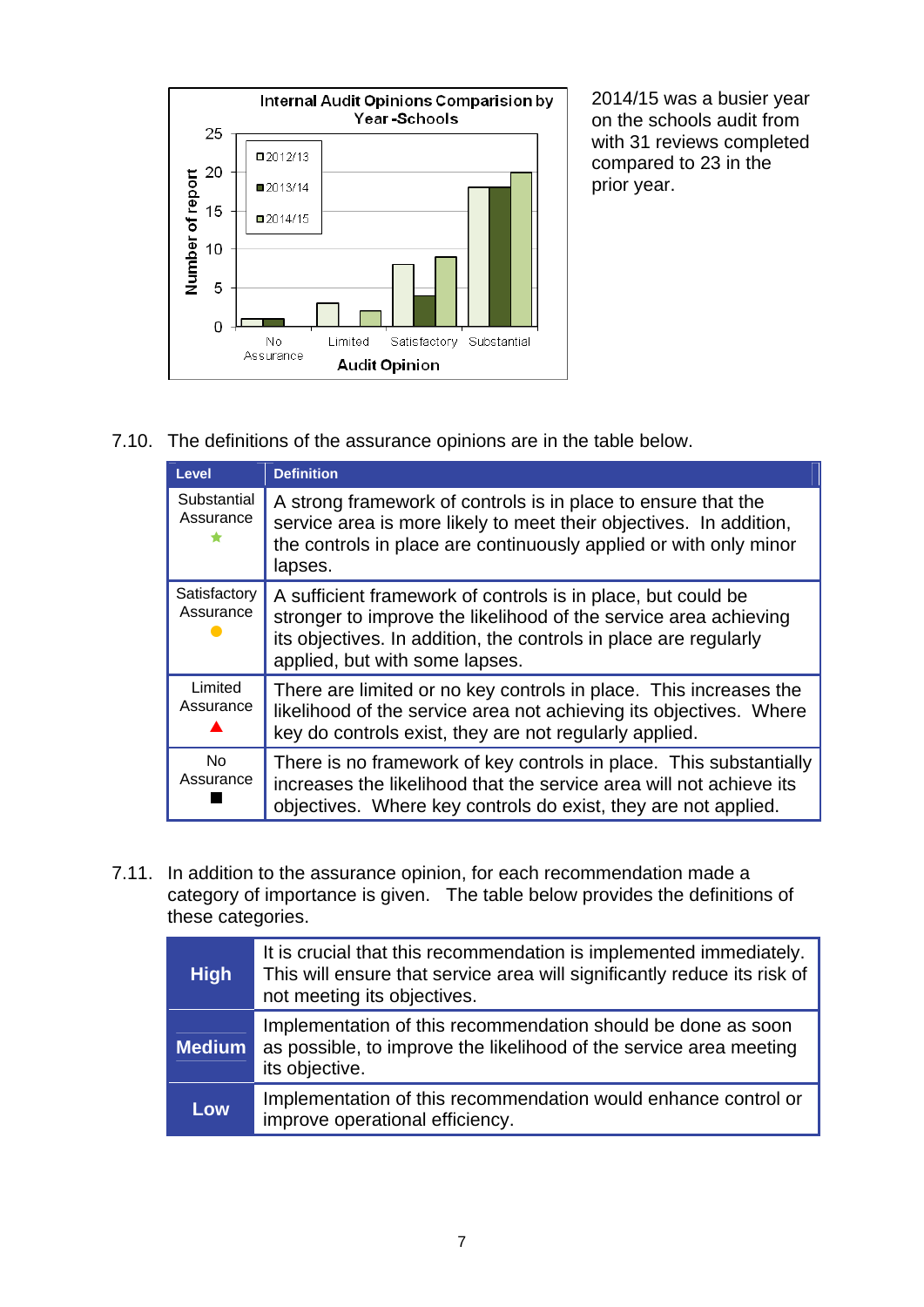7.12. The graphs below show the number of recommendations made for nonschools and school audits for the last three years. The graph includes recommendations from consultancy reports.



For non-school audits there has been a steady rise in the proportion of medium recommendations, which while not business critical, does underline the direction of travel in respect of the internal control framework explained in the assurance opinion.



For schools recommendations, there was a marked increase in 2014/15 in the number of recommendations made, particularly medium and low.

# Recommendations

- 7.13. Internal audit upload all High and Medium recommendations from internal audit reviews onto the Council's intranet site. Responsible officers can update the progress on implementation of their recommendations directly to this site (with the exception of school recommendations updated by the CYP directorate on the schools behalf).
- 7.14. As at the 31 May there are 148 open recommendations open (58 non-school and 91 school recommendations). Internal audit reports to the Audit Panel and the Internal Control Board (ICB) on the status of recommendations at each meeting. The status includes:
	- No. of recommendations overdue,
	- No. of recommendations with two or more changes of due date,
	- No. of recommendations reopened at the follow-up review, and
	- No. of recommendations closed since the final report.
- 7.15. If they have concerns about non-school audits, the Audit Panel call in the relevant audit sponsor for an update on progress with the implementation of the agreed internal audit recommendations. They did this in respect of two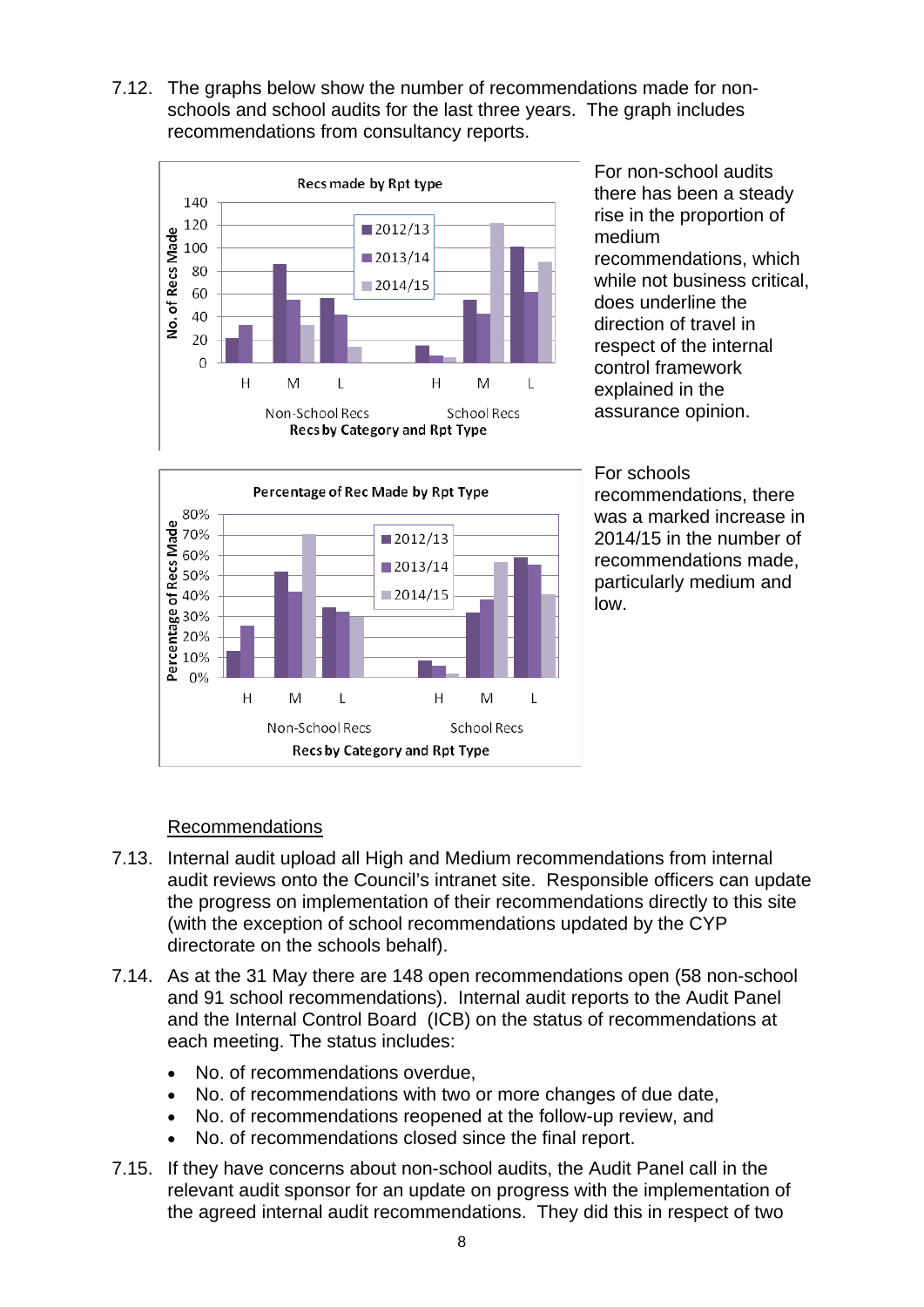areas in 2014/15 and have raised their concerns with the rise in schools audit recommendations remaining open and becoming overdue.

#### Follow-ups

- 7.16. Internal audit follow-up on all non-school High and Medium recommendations, normally nine months after the final report. The exceptions to this are for the core financial reviews (and annual reviews), which are reviewed at the next annual audit. For schools only those reports with a negative opinion (i.e. Limited or No Assurance) are followed-up. There were 23 non-school followup reviews completed for the period.
- 7.17. The table below shows the number of recommendations reviewed and their status at the time of the follow-up review.

| Implemented | In Progress |    | Superseded Not Implemented | <b>Total Recs</b> |
|-------------|-------------|----|----------------------------|-------------------|
| 55          | 15          |    |                            | 78.               |
| 71%         | 19%         | 6% | 4%                         | 100%              |

7.18. Internal Audit reports the progress of implementing these recommendations to the Audit Panel and the Internal Control Board (ICB) on a regular basis. A list of follow-up reviews can be found in Appendix 2. Overall the position is good and similar to that reported in previous years.

#### Core financial systems

- 7.19. Core financials systems are fundamental to the operation of the Council, so it is important that these systems have robust internal controls that are effective and complied with. The internal audit plan reviews these key core financial systems on an annual basis.
- 7.20. In 2014/15 sixteen core financial systems audits were completed. Below is a summary of this year's outcomes, with prior year comparisons, and direction of travel.

|    | <b>Core financial system</b>                                  | 2014/15             | 2013/14     | 2012/13      | <b>DoT</b> |
|----|---------------------------------------------------------------|---------------------|-------------|--------------|------------|
| 1. | Budget control and<br>monitoring                              | Satisfactory        | Substantial | Substantial  | ↘          |
| 2. | Capital programme and<br>expenditure                          | <b>Satisfactory</b> | Substantial | Satisfactory | ╲          |
| 3. | <b>Banking</b>                                                | Limited             | Substantial | Substantial  | ↘          |
| 4. | Client contributions for<br>residential & domiciliary<br>care | Limited             | Substantial | Substantial  | ↘          |
| 5. | Council tax                                                   | Substantial         | Substantial | Substantial  |            |
| 6. | Accounts payable                                              | Limited             | Substantial | Substantial  | ↘          |
|    | Accounts receivable                                           | Limited             | Substantial | Substantial  |            |
| 8. | Housing benefit                                               | <b>Satisfactory</b> | Substantial | Substantial  |            |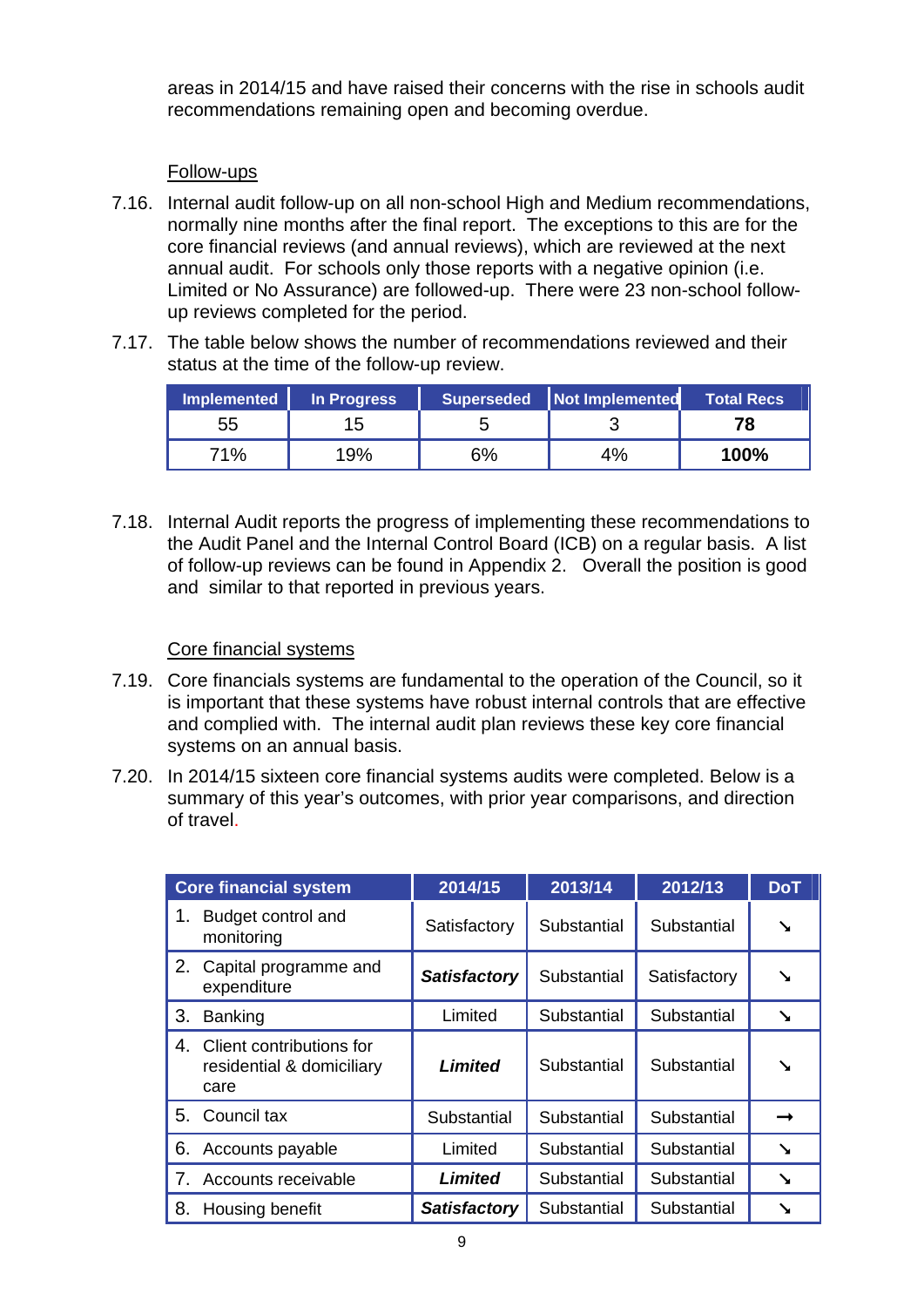| <b>Core financial system</b>                                | 2014/15             | 2013/14      | 2012/13     | <b>DoT</b>    |
|-------------------------------------------------------------|---------------------|--------------|-------------|---------------|
| 9.<br>Main accounting (general<br>ledger)                   | <b>Satisfactory</b> | Substantial  | Substantial | ╲             |
| 10. NNDR (Business Rates)                                   | Substantial         | Substantial  | Substantial |               |
| 11. Non-current (fixed) assets                              | Limited             | Limited      | Limited     |               |
| 12. Payments for looked after<br>children                   | Satisfactory        | Substantial  | Substantial | ╲             |
| 13. Payments to residential &<br>domiciliary care providers | <b>Satisfactory</b> | Substantial  | Substantial | ╲             |
| 14. Payroll                                                 | Satisfactory        | Satisfactory | Substantial | →             |
| 15. Pensions                                                | Satisfactory        | Substantial  | Substantial | ╲             |
| 16. Treasury management                                     | Substantial         | Substantial  | Substantial | $\rightarrow$ |
| 17. Direct payments                                         | <b>Limited</b>      | Substantial  |             |               |

**Key – bold italic identifies those audits at draft at the time of this report and therefore indicative assurance opinions only.** 

#### Anti-fraud and corruption

- 7.21. Corporate Resources is responsible for managing fraud investigations across the Council. This work is conducted by the Anti-Fraud and Corruption Team (A-FACT) and reported to ICB and the Audit Panel quarterly through the year.
- 7.22. The anti-fraud work in the Council arises from the need for it to ensure confidence in the administration of public funds. This recognises that the undermining of public confidence that can result from the discovery of a fraudulent or corrupt act can inflict much greater and more widespread damage than just the act itself.
- 7.23. The proportion of investigations concluded resulting in action and number of tenancies recovered is summarised in the table below. The reasons for the changes identified are discussed regularly with the Internal Control Board and Audit Panel.

| <b>A-FACT</b>                 | 2014/15 | 2013/14 | 2012/13 | <b>DoT</b> |
|-------------------------------|---------|---------|---------|------------|
| <b>Special</b>                | 50%     | 35%     | 18%     | ↗          |
| <b>Benefits</b>               | 15%*    | 42%     | 38%     | ↘          |
| <b>Housing</b>                | 65%     | 47%     | 32%     | ↗          |
| <b>Tenancies</b><br>recovered | 38      | 33      | 26      | ↗          |

\* at the end of 2014/15 the benefit investigation team transferred to the Department for Work and Pensions (DWP). This meant that an exercise was undertaken to clear down the number of open cases to effect a clean handover of staff and casework to DWP. Hence the fall in % with action.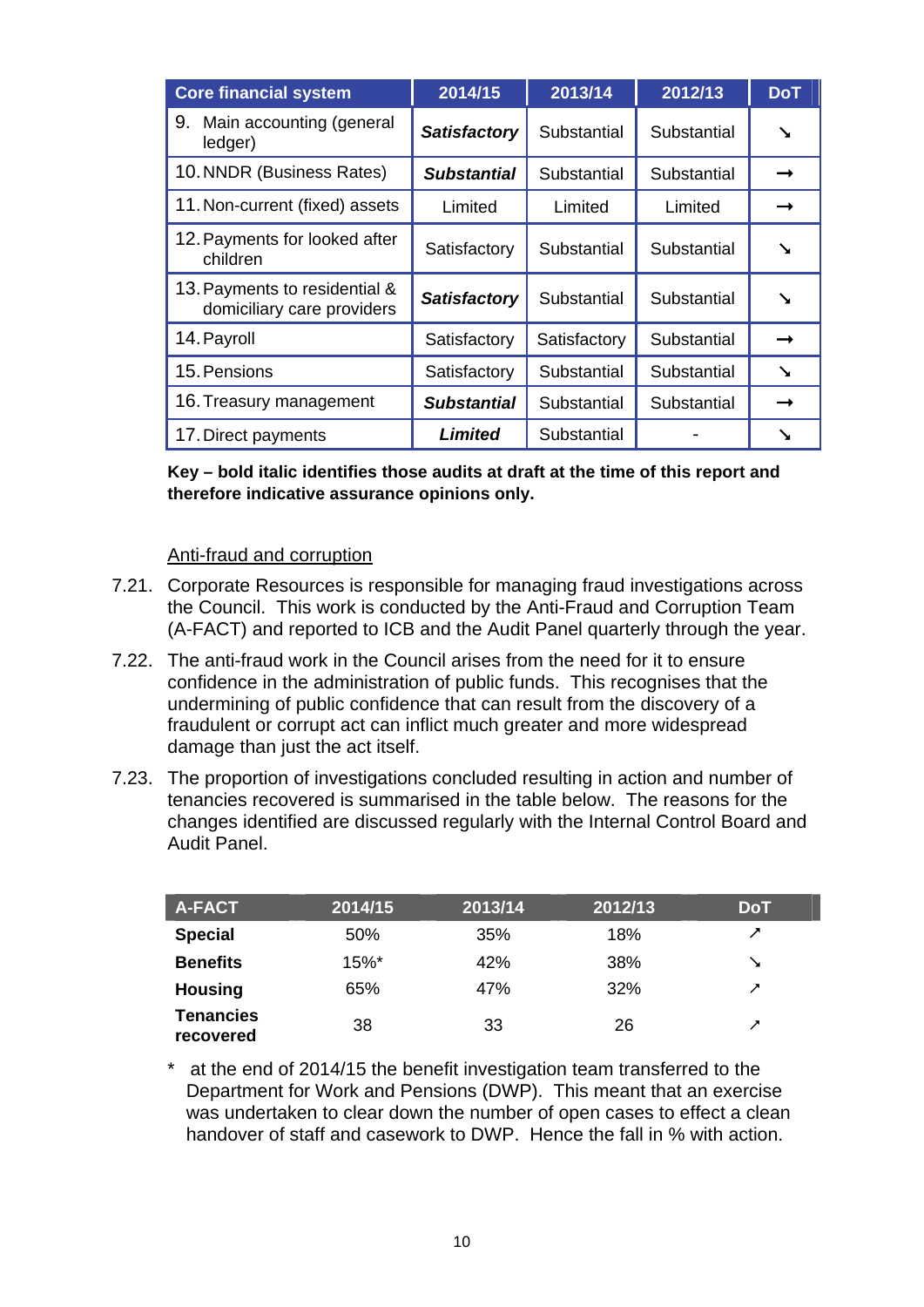Risk management

- 7.24. Corporate Resources is responsible for ensuring the Council has an effective risk management strategy and policy in place. The strategy and policy define the roles and responsibilities of individuals, directorates and groups, and sets out how the risk management process will be embedded. The strategy and policy were revised in 2013/14 and approved by the Internal Control Board and Audit Panel.
- 7.25. The Mayor and Cabinet and Members are appraised on risk management via the monthly management report. The monthly management report clearly maps risks to the Council's priorities and provides a narrative on changes to existing or emerging key (red) risks.
- 7.26. The Council continues to build on its approach to risk management, seeking to improve the quality of reporting on risks. In 2014/15 the requirement to identify key operational risks in all service business plans was continued and internal audit routinely assessed whether service procedures are complete and update to date.
- 7.27. Evidence for the effective mitigation of identified risks and related focus on improving the organisation's internal controls comes from a number of sources. In addition to the work of Internal Audit, these include:
	- reports on the Council's services by other inspectorates (such as the Audit Commission, Care Quality Commission, OFSTED, Information Commissioners Office),
	- pieces of commissioned consultancy support, and
	- management assurances (using specialist skills such as those of the counter-fraud, health & safety and insurance teams as well as performance management and exception reporting on core activities).

# **8. Issues relevant to the Annual Governance Statement (AGS)**

- 8.1. Progress in the seven areas of governance risk tracked by the AGS working party includes:
- 8.2. Legislative change
	- new members inducted following May 2014 local elections.
	- individual election register went live on time for May 2015 general elections.
	- constitution comprehensively reviewed.
- 8.3. Procurement
	- reinstated and refreshed corporate contract register.
	- Commissioning and Procurement Board focused on embedding three gate gateway process of challenge and monitoring.
- 8.4. Partnership working
	- scaling up of work from pilot with Lambeth, Southwark and DWP to extend offering in respect of employment and skills.
	- undertook big budget challenge consultation with residents.
- 8.5. Internal control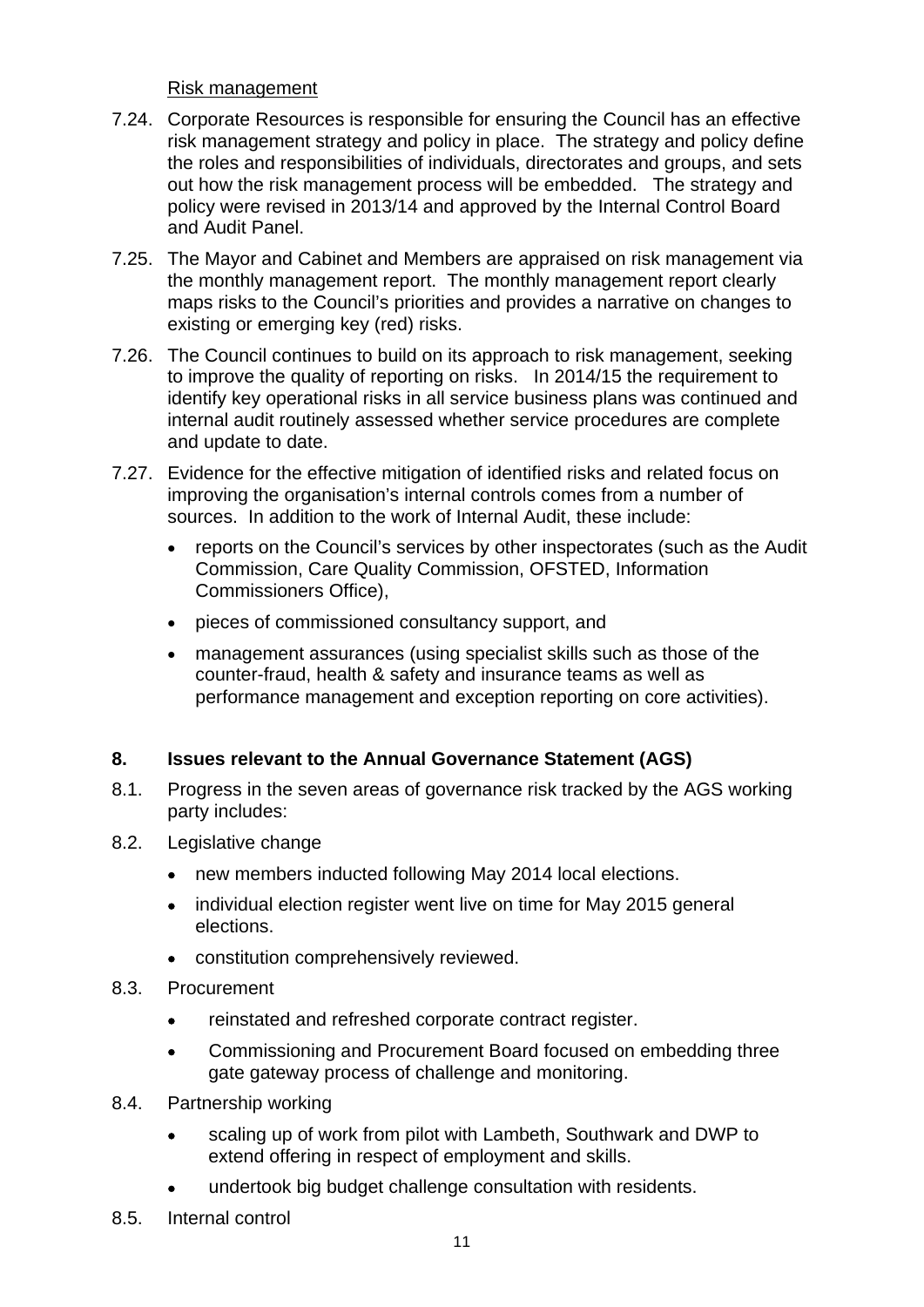- move to new finance system completed.
- IT strategy launched.
- Local Government Association Peer Review completed.
- 8.6. Performance management
	- management report comprehensively reviewed with new administration.
- 8.7. Financial management
	- work of Lewisham Future Programme Board continued with savings of £40m agreed for 2015/16 to 2017/18. The budget for 2015/16 was set using £5m of New Homes Bonus money and £5m from reserves.
	- unqualified external audit opinion on 2013/14 financial statements received.
- 8.8. Business as usual
	- consultation on housing strategy 2015 to 2020 undertaken.
	- number of housing schemes progressed to deliver committed 500 new homes by 2018.
	- continued to meet pressure for more school places, bringing this to 4,300 additional places since 2008.
- 8.9. Looking forward, the Council again drew on reserves to set a balanced budget for 2015/16. The continuing requirement on management to identify and implement a further £45m of savings by 2017/18, and possibly more pending the July 2015 budget and 2015 Comprehensive Spending Review still to come will place a huge strain in all the Council's control frameworks. The AGS also highlights the some specific challenges for 2015/16. These are:
	- further legislative change,
	- partnership working, and
	- new procurement regulations.
- 8.10. The above considerations have been discussed at the AGS working group and reported to the Internal Control Board. An area for continued improvement in the AGS action plan is reserved for internal control matters to which the Head of Internal Audit contributes. The performance of the internal audit service and delays in delivering planned audit work on time has been raised.
- 8.11. Work to continue to monitor assurances for the above areas of risk are included in the audit plan for 2015/16.

# **9. Statement of compliance with Public Sector Internal Audit Standards (PSIAS)**

9.1. The standards require an external review of the services at least every five years. The Audit Panel have agreed this will take place in 2015/16 by the NHS Barts internal audit service. For 2014/15, the internal audit service is assessing itself against the standards.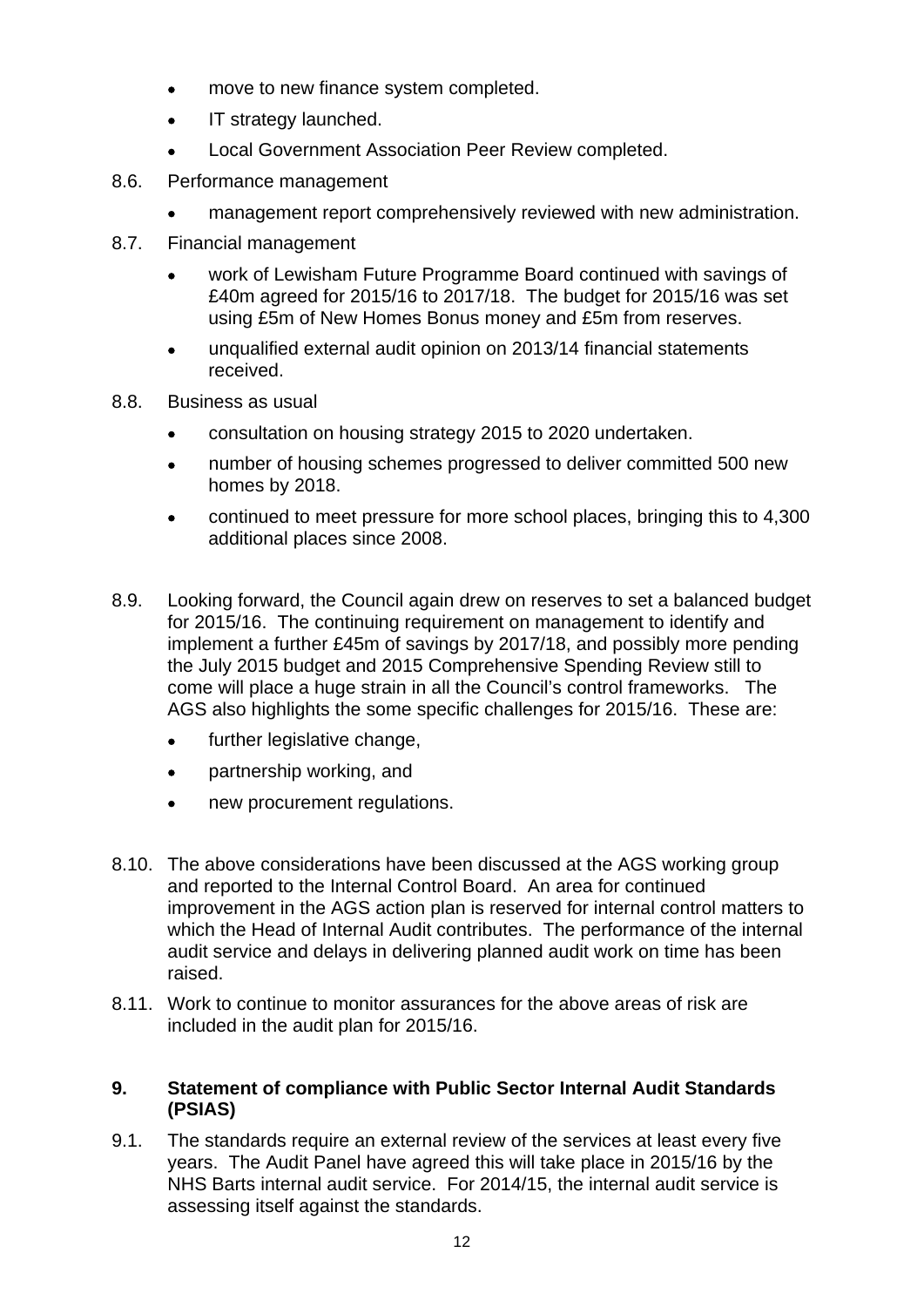- 9.2. In 2014/15 we have refreshed the internal audit charter to reflect the range of sources from which internal audit assurance is being obtained. However, overall there has been no change in the fundamentals in respect of providing independent professional assurance on the Council's internal controls.
- 9.3. As such the service, in my opinion, remains compliant with the PSIAS although there are, as reported last year and agreed by the Audit Panel, some areas where the standards are partially rather than fully met. They are:
	- Independence of the HIA
	- Feedback from the Audit Panel Chair on the performance of the HIA
	- Audit Panel inclusion on the appointment / removal of the HIA
	- Conducting reviews where the HIA has operational responsibilities
	- External Assessments (by 2015/16 and at least every five years thereafter)
	- Risk communication (including available resources).
- 9.4. Appendix 3, shows these areas and the proposed mitigating actions taken.

# **10. Quality improvement Plan (QIP) for Internal Audit.**

10.1. As the restructure is taking place, the QIP will remain focused on ensuring that the move to an in-house led service is fit for purpose. This will be assessed independently during 2015/16 and recommendations for improvement from that review will also help drive continuous improvement.

# **11. Legal Implications**

11.1. There are no legal implications arising directly from this report.

# **12. Financial Implications**

12.1. There are no financial implications arising directly from this report.

# **13. Equalities Implication**

13.1. There are no specific equalities implications arising directly from this report.

# **14. Crime and Disorder Implications**

14.1. There are no specific Crime and Disorder implications arising directly from this report.

# **15. Environmental Implications**

15.1. There are no specific environmental implications arising directly from this report.

# **16. Background Papers**

16.1. Internal Audit and A-FACT papers to the Audit Panel through 2014/15

For queries on this report please contact the Head of Corporate Resources on 020 8314 9114 or by email at [david.austin@lewisham.gov.uk](mailto:david.austin@lewisham.gov.uk)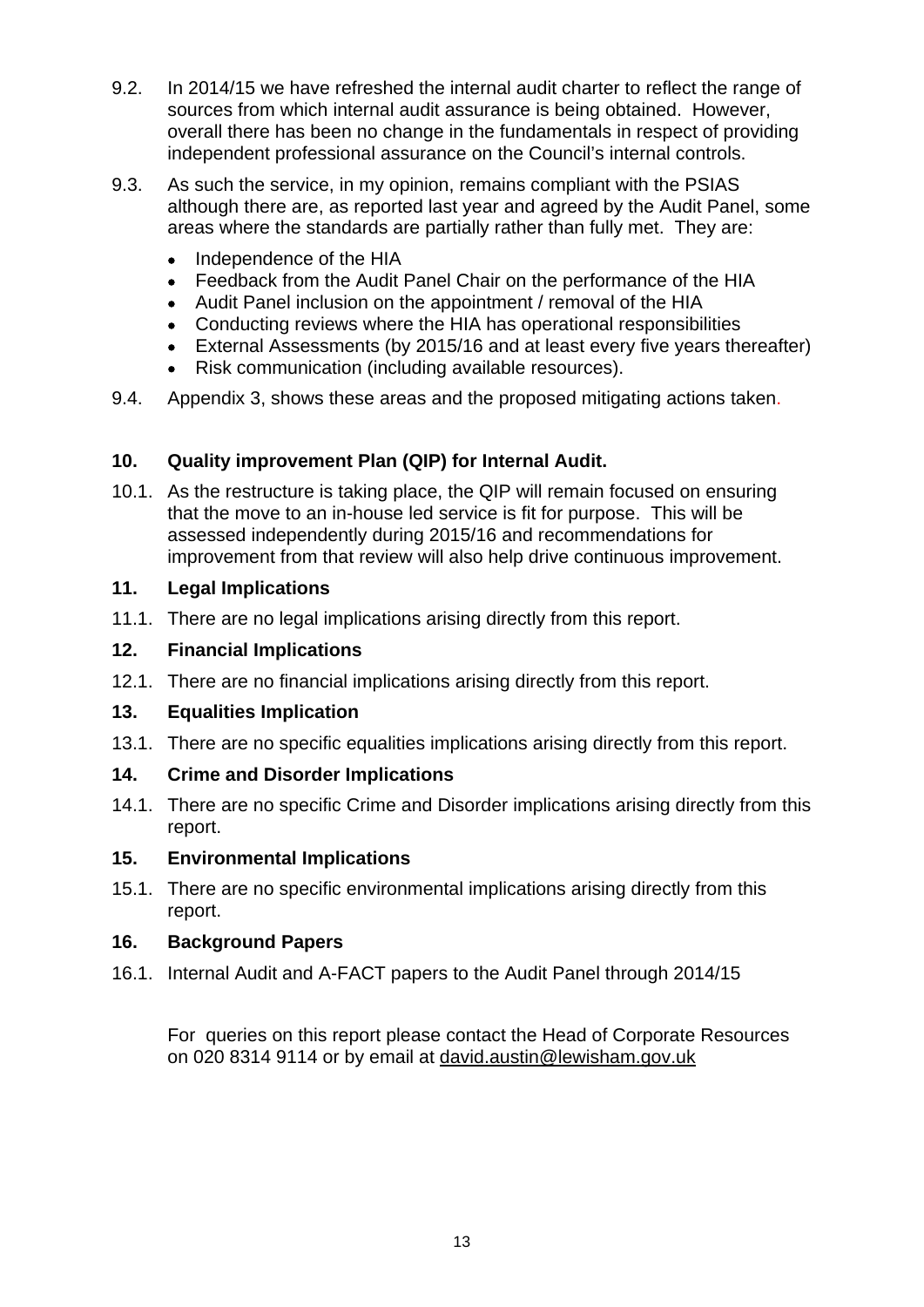#### **Non-School- By Lead Directorate**

#### **Resources and Regeneration**

| <b>Lead</b><br>Dir. | <b>Auditable area</b>                                     | <b>Assurance</b><br>level given | н.             | M              | L              | <b>Risks / Area tested during the review</b>                                                                          | Date of<br>final report |
|---------------------|-----------------------------------------------------------|---------------------------------|----------------|----------------|----------------|-----------------------------------------------------------------------------------------------------------------------|-------------------------|
| <b>RRE</b>          | Non-Current Assets 14-15<br>(Core Financial Audit)        | <b>Limited</b>                  |                | At draft       |                |                                                                                                                       |                         |
| <b>RRE</b>          | <b>Budget Monitoring 14-15</b><br>(Core Financial Audit)  | <b>Satisfactory</b>             |                | $6\phantom{1}$ | $\overline{1}$ | Budget Setting, Control and Variance Analysis,<br>Loading and Virements and Management Reporting                      | 29/04/15                |
| <b>RRE</b>          | Payroll 14-15<br>(Core Financial Audit)                   | <b>Satisfactory</b>             |                | 8              |                | Legislation, Starters & Leavers, Payments and<br>Deductions, Reconciliations and Exception Reporting                  | 12/05/15                |
| <b>RRE</b>          | Pensions for LGPS and TPS 14-15<br>(Core Financial Audit) | <b>Satisfactory</b>             |                | 8              | 5              | Regulatory, Contributions and Benefits,                                                                               | 31/03/15                |
| <b>RRE</b>          | <b>Procurement Card</b>                                   | <b>Satisfactory</b>             |                | 5              | $\mathbf 1$    | <b>Issuing and Use of Cards</b>                                                                                       | 05/03/15                |
| <b>RRE</b>          | Capital Expenditure 14-15<br>(Core Financial Audit)       | <b>Satisfactory</b>             | $\mathbf 1$    | 3              | $\overline{2}$ | Maintenance of the register re additions, disposals,<br>valuations and accounting treatment                           | 10/06/15                |
| <b>RRE</b>          | Main Accounting 14-15<br>(Core Financial Audit)           | <b>Satisfactory</b>             |                | Draft          |                |                                                                                                                       |                         |
| <b>RRE</b>          | Insurance - In house processes                            | <b>Substantial</b>              | $\overline{0}$ | 3              | $\overline{0}$ | Policies & procedures, claims handling, payments                                                                      | 08/06/15                |
| <b>RRE</b>          | Treasury Management 14-15<br>(Core Financial Audit)       | <b>Substantial</b>              |                | Draft          |                |                                                                                                                       |                         |
| <b>RRE</b>          | Procurement                                               |                                 |                |                |                |                                                                                                                       |                         |
| <b>RRE</b>          | Programme and Project Management                          |                                 |                |                |                |                                                                                                                       |                         |
|                     |                                                           |                                 |                |                |                | From 2013/14 audit plan but not finalised in the last annual assurance report                                         |                         |
| <b>RRE</b>          | Capital Programme, Monitoring and<br>Expenditure 13-14    | <b>Substantial</b>              |                | $\mathbf 1$    |                | Project management, capital expenditure,<br>authorisation and management reporting,                                   | 09/07/14                |
| <b>RRE</b>          | <b>Project Management</b>                                 | <b>Satisfactory</b>             |                | 5              | 2              | Compliance with corporate project management<br>approach, Project Review Group and use of previous<br>lessons learnt. | 16/07/14                |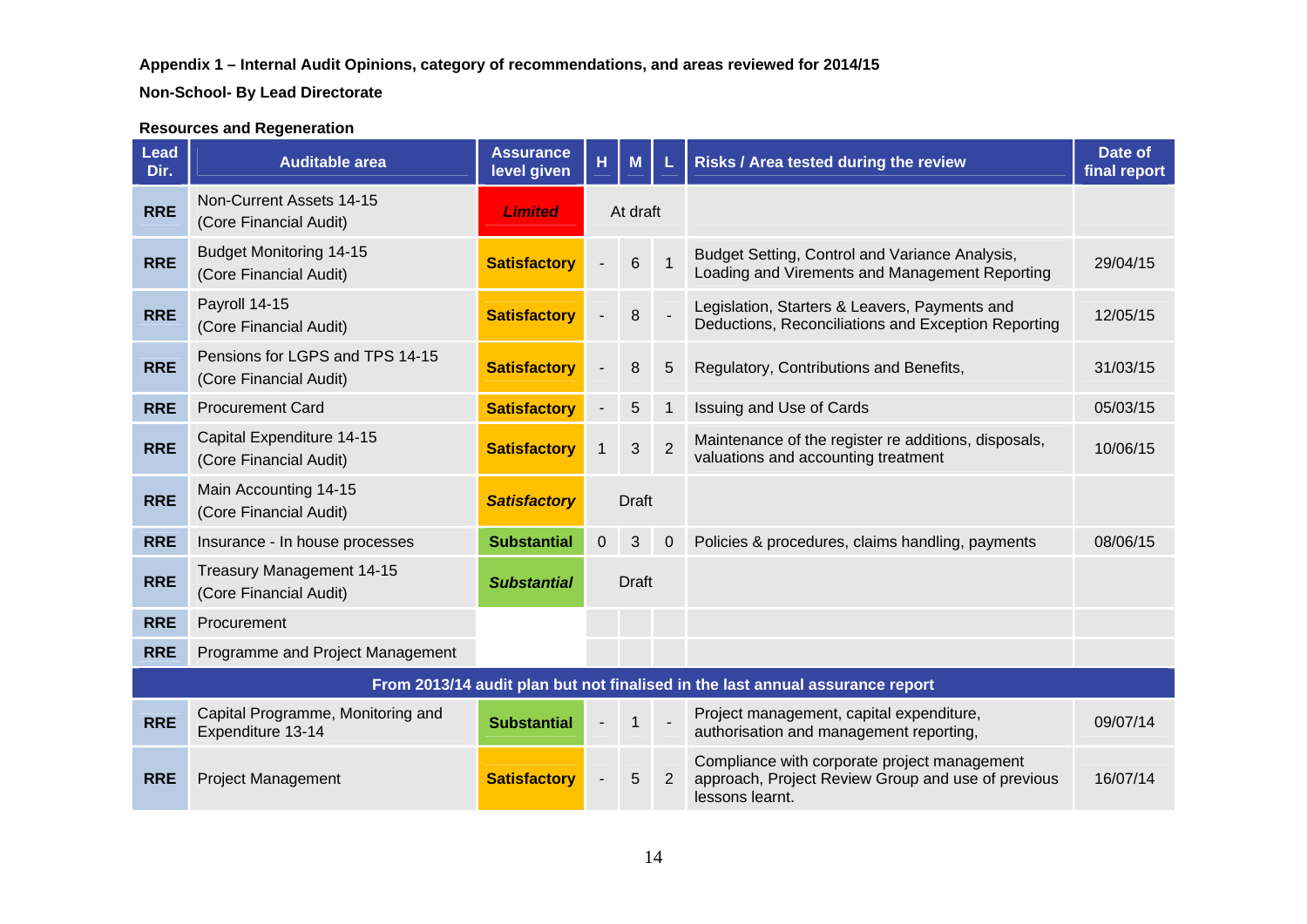**Customer Services**

| <b>Lead</b><br>Dir. | <b>Auditable area</b>                                          | <b>Assurance</b><br>level given | H           | M                       |                | Areas / Risks tested during the review                                           | Date of<br>final report |
|---------------------|----------------------------------------------------------------|---------------------------------|-------------|-------------------------|----------------|----------------------------------------------------------------------------------|-------------------------|
| <b>CUS</b>          | Accounts Payable 14-15 (Core<br><b>Financial Audit)</b>        | <b>Limited</b>                  | 4           | 5                       | $\overline{2}$ | Supplier set up, processing payments,<br>reconciliations, performance monitoring | 09/06/15                |
| <b>CUS</b>          | Banking 14-15 (Core Financial Audit)                           | <b>Limited</b>                  | $\mathbf 1$ | $\mathbf{1}$            | $\overline{2}$ | Processing controls, accurate financial records,<br>reconciliations              | 10/06/15                |
| <b>CUS</b>          | Accounts Receivable 14-15 (Core<br><b>Financial Audit)</b>     | <b>Limited</b>                  |             | Draft                   |                |                                                                                  |                         |
| <b>CUS</b>          | Housing Benefit 14-15 (Core Financial<br>Audit)                | <b>Satisfactory</b>             |             | <b>Draft</b>            |                |                                                                                  |                         |
| <b>CUS</b>          | Council Tax 14-15 (Core Financial<br>Audit)                    | <b>Substantial</b>              | 0           | $\mathbf 0$             | $\overline{2}$ | Process controls, compliance with regulations, data<br>security                  | 08/06/15                |
| <b>CUS</b>          | NNDR 14-15 (Core Financial Audit)                              | <b>Substantial</b>              |             | <b>Draft</b>            |                |                                                                                  |                         |
| <b>CUS</b>          | Rogue Landlord Grant                                           | <b>Grant Claim</b>              |             |                         |                | <b>Certify Grant</b>                                                             | 08/12/14                |
| <b>CUS</b>          | <b>IT Strategy</b>                                             | <b>Consultancy</b>              |             | $\overline{\mathbf{4}}$ |                | To advise on the IT Strategy                                                     | 27/03/15                |
| <b>CUS</b>          | <b>Business Continuity Plans</b>                               |                                 |             |                         |                |                                                                                  |                         |
| <b>CUS</b>          | Decent Homes Contractors / Fire / H&S<br>- Client management   |                                 |             |                         |                |                                                                                  |                         |
| <b>CUS</b>          | Housing Grants / Council's Housing<br><b>Assistance Policy</b> |                                 |             |                         |                |                                                                                  |                         |
| <b>CUS</b>          | Oracle12 Upgrade                                               |                                 |             |                         |                |                                                                                  |                         |
| <b>CUS</b>          | SharePoint 2010                                                |                                 |             |                         |                |                                                                                  |                         |
|                     |                                                                |                                 |             |                         |                | From 2013/14 audit plan but not finalised in the last annual assurance report    |                         |
| <b>CUS</b>          | <b>Security and Access to LBL Servers</b>                      | <b>Limited</b>                  | $\mathbf 1$ | 3                       |                | Security and access procedures to LBL servers.                                   | 17/06/14                |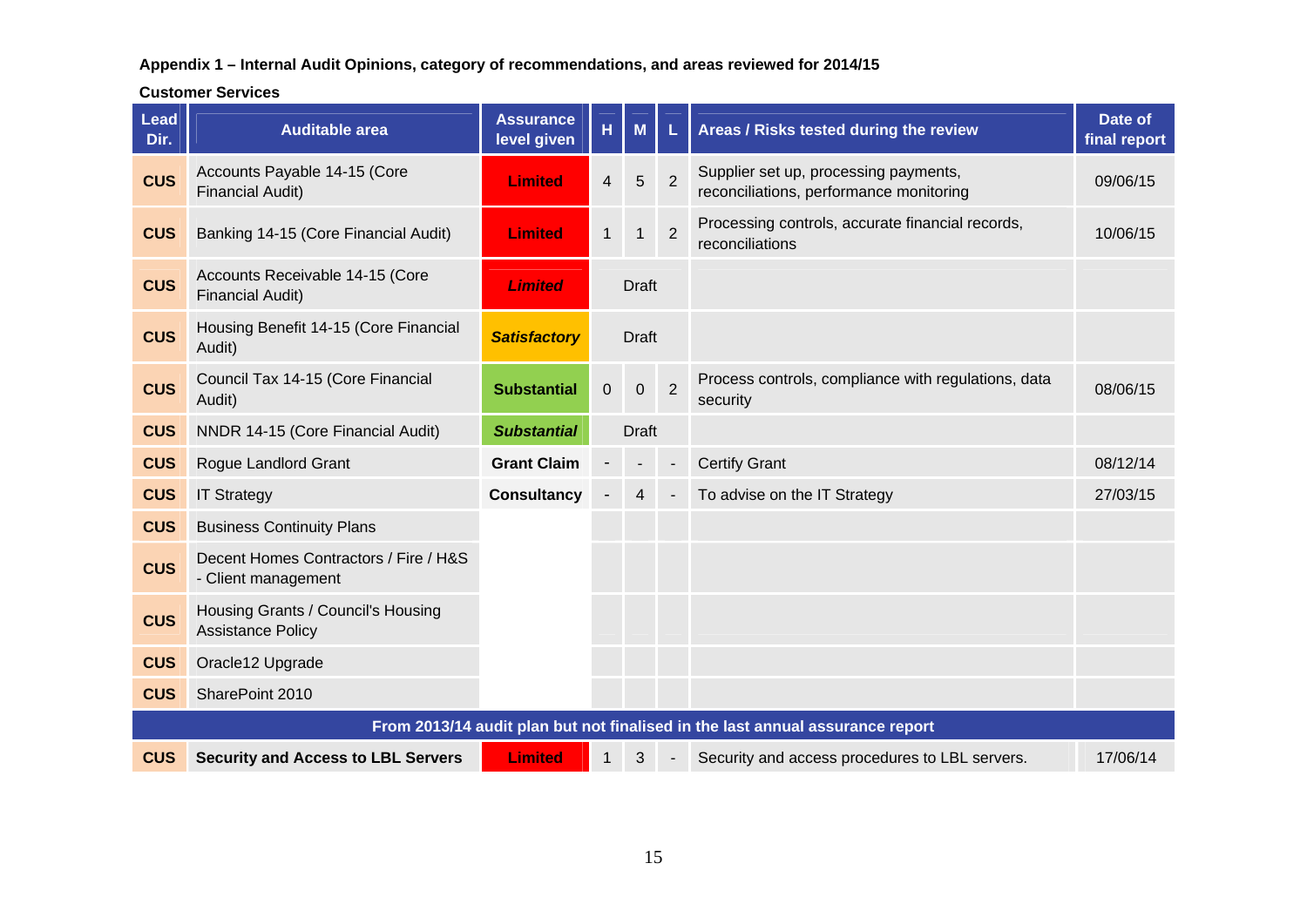| <b>CUS</b> | Trade waste - contract review            | <b>Satisfactory</b> | 1              |             | $2 \quad 2$ | Performance Management & Reporting, Debt<br>Management & Collection, Staff Behaviour,<br>Communication, Education and Promotion | 27/06/14 |
|------------|------------------------------------------|---------------------|----------------|-------------|-------------|---------------------------------------------------------------------------------------------------------------------------------|----------|
| <b>CUS</b> | <b>Capita IT Contract management 13-</b> | <b>Substantial</b>  | a Mar          | $\sim$      |             | Contract monitoring arrangements and contract<br>design                                                                         | 27/06/14 |
| <b>CUS</b> | <b>Parking Contract</b>                  | <b>Substantial</b>  | $\overline{a}$ | $2^{\circ}$ |             | Service Standards and Contract Design, Performance<br>Management, Impact of retaining face to face                              | 10/07/14 |

| <b>Lead</b><br>Dir. | <b>Auditable area</b>                                               | <b>Assurance</b><br>level given | $\overline{\mathsf{H}}$ | $M$          | L | Areas / Risks tested during the review                                        | Date of<br>final<br>report |
|---------------------|---------------------------------------------------------------------|---------------------------------|-------------------------|--------------|---|-------------------------------------------------------------------------------|----------------------------|
| <b>COM</b>          | <b>Client Contribution for Care 14-15</b><br>(Core Financial Audit) | <b>Limited</b>                  |                         | <b>Draft</b> |   |                                                                               |                            |
| <b>COM</b>          | Direct Payments 14-15<br>(Core Financial Audit)                     | <b>Limited</b>                  |                         | Draft        |   |                                                                               |                            |
| <b>COM</b>          | Payments to Adult Care Providers 14-<br>15 (Core Financial Audit)   | <b>Satisfactory</b>             |                         | <b>Draft</b> |   |                                                                               |                            |
| <b>COM</b>          | Youth Offending                                                     | <b>Satisfactory</b>             |                         | Draft        |   |                                                                               |                            |
| <b>COM</b>          | Contract Management (COM / CUS)                                     |                                 |                         |              |   |                                                                               |                            |
| <b>COM</b>          | Pathway framework                                                   |                                 |                         |              |   |                                                                               |                            |
| <b>COM</b>          | Public Health Contracts / SLA                                       |                                 |                         |              |   |                                                                               |                            |
| <b>COM</b>          | Quality Assurance Training - Pathway                                |                                 |                         |              |   |                                                                               |                            |
| <b>COM</b>          | South London and Maudsley (SLAM)                                    |                                 |                         |              |   |                                                                               |                            |
|                     |                                                                     |                                 |                         |              |   | From 2013/14 audit plan but not finalised in the last annual assurance report |                            |
| <b>COM</b>          | Ten Day Self-Assessment Cases                                       | <b>Satisfactory</b>             |                         | 3            |   | Use of the Self-ten Say Case audit, management<br>Oversight and Referrals     | 06/06/14                   |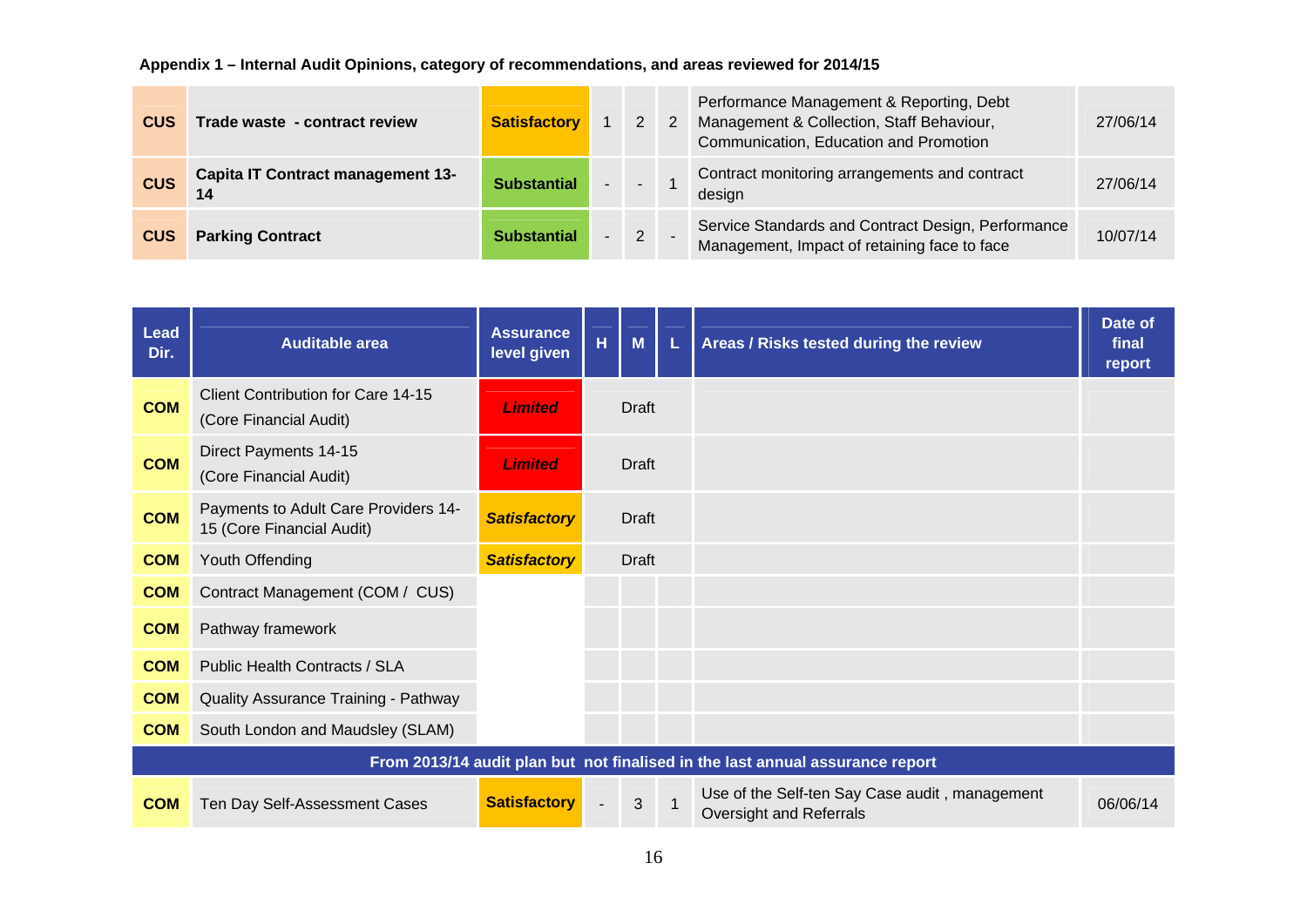| Lead<br>Dir. | <b>Auditable area</b>                                                                                              | <b>Assurance</b><br>level given | $\overline{\mathbf{H}}$ | M              | L.             | Areas / Risks tested during the review                                                          | Date of<br>final<br>report |
|--------------|--------------------------------------------------------------------------------------------------------------------|---------------------------------|-------------------------|----------------|----------------|-------------------------------------------------------------------------------------------------|----------------------------|
| <b>CYP</b>   | Troubled Families Programme 14-<br>15                                                                              | <b>Substantial</b>              |                         | $\overline{2}$ | 7              | Data Protection, Framework, and Claim Submissions                                               | 05/12/14                   |
| <b>CYP</b>   | Payments to Care Provider and<br><b>Foster Carers for Looked After</b><br>Children 14-15 (Core Financial<br>Audit) | <b>Satisfactory</b>             | $\mathbf{1}$            | $\overline{4}$ | $\overline{1}$ | Allocation of placements, authorisation of spend,<br>budget controls                            | 09/06/15                   |
| <b>CYP</b>   | Payments for 2 -4 year olds                                                                                        | <b>Satisfactory</b>             |                         | <b>Draft</b>   |                |                                                                                                 |                            |
| <b>CYP</b>   | <b>Adoption Reform Grant 13-14</b>                                                                                 | <b>Grant Claim</b>              |                         |                |                | <b>DCLG</b> requirement                                                                         | 01/07/15                   |
| <b>CYP</b>   | <b>Troubled Families Programme</b><br>Claim 7 (Oct 14)                                                             | <b>Grant Claim</b>              |                         |                |                | <b>DCLG</b> requirement                                                                         | 30/10/14                   |
| <b>CYP</b>   | <b>Troubled Families Programme</b><br>Claim 5 (May 14)                                                             | <b>Grant Claim</b>              |                         |                |                | <b>DCLG</b> requirement                                                                         | 15/05/14                   |
| <b>CYP</b>   | <b>Troubled Families Programme</b><br>Claim 8 (Feb 15)                                                             | <b>Grant Claim</b>              |                         |                |                | <b>DCLG</b> requirement                                                                         | 17/02/15                   |
| <b>CYP</b>   | <b>Disclosure and Barring Service</b><br>(DBS) PT 1                                                                |                                 |                         |                |                |                                                                                                 |                            |
| <b>CYP</b>   | No recourse to public funds (Pilot<br>Scheme)                                                                      |                                 |                         |                |                |                                                                                                 |                            |
| <b>CYP</b>   | <b>Youth Service</b>                                                                                               |                                 |                         |                |                |                                                                                                 |                            |
|              |                                                                                                                    |                                 |                         |                |                | From 2013/14 audit plan but not finalised in the last annual assurance report                   |                            |
| <b>CYP</b>   | <b>Leaving Care</b>                                                                                                | <b>Substantial</b>              |                         | $\mathbf{1}$   |                | Records for Statutory Compliance and Assessment of<br>Pathway Plans                             | 11/06/14                   |
| <b>CYP</b>   | Payments to Children with Disabilities<br>- Short Breaks                                                           | <b>Substantial</b>              |                         | $\overline{2}$ |                | Payments, Local Records, Set up and Cessations of<br>Payments, Monitoring and Budget Monitoring | 25/06/14                   |
| <b>CYP</b>   | <b>Schools' Catering Contract</b>                                                                                  | <b>Satisfactory</b>             |                         | 5              | 5              | <b>Contract monitoring and Management</b>                                                       | 09/07/14                   |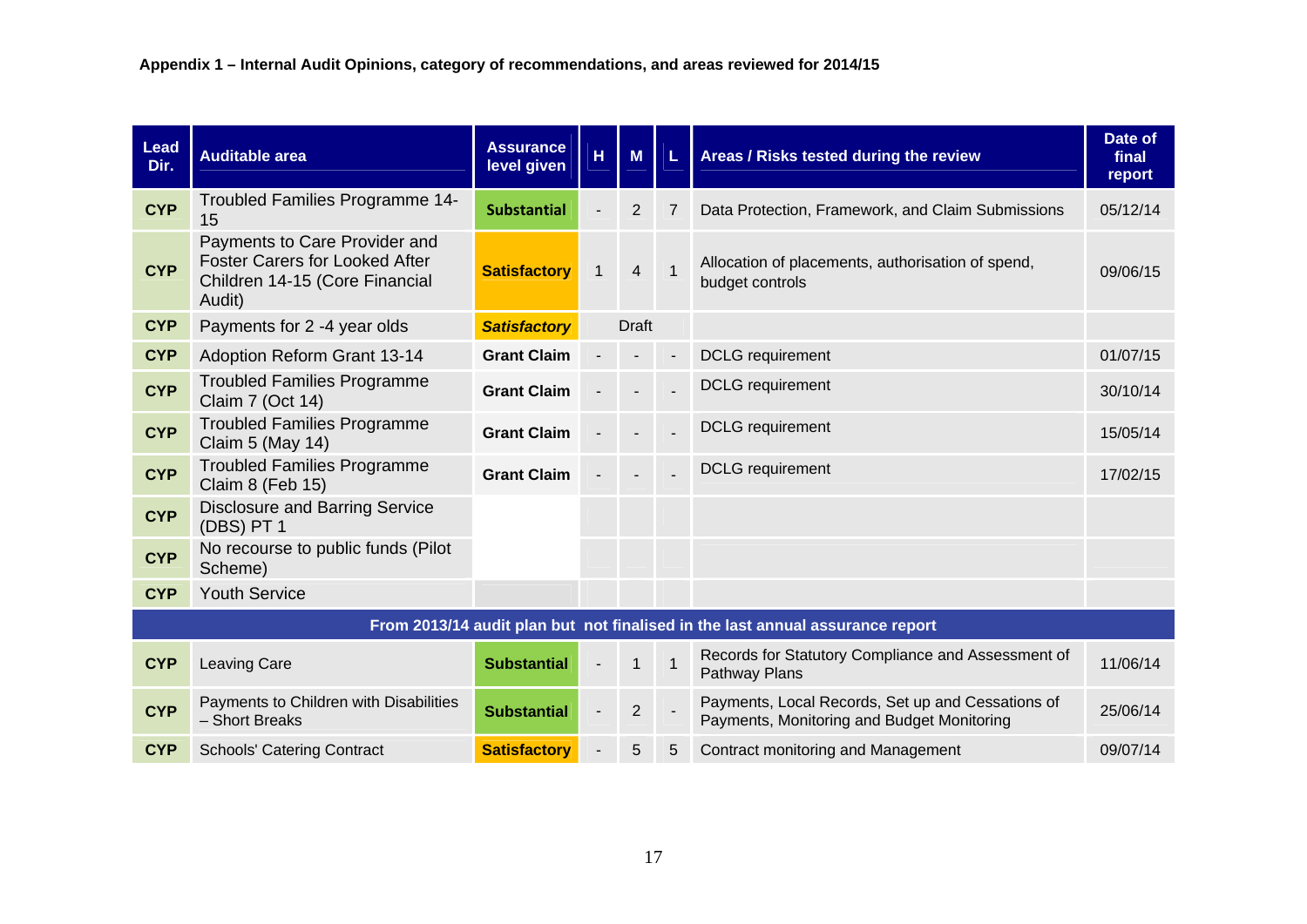| <b>Lead</b><br>Dir. | <b>School</b>                              | <b>Assurance</b><br>level given | H            | M               | L               | Areas / Risks tested during the review                                                                                         | Date of<br>final<br>report |
|---------------------|--------------------------------------------|---------------------------------|--------------|-----------------|-----------------|--------------------------------------------------------------------------------------------------------------------------------|----------------------------|
| <b>SCH</b>          | Elfrida Primary 2014-15                    | <b>Limited</b>                  | $\mathbf{1}$ | 13              | 2               | Governance, Budget Monitoring, Procurement,<br>Income, Banking, Asset Management, Recruitment,<br>Payroll, and Data Protection | 05/03/15                   |
| <b>SCH</b>          | St Bartholomew's CE Primary 2014-<br>15    | <b>Limited</b>                  | $\mathbf{1}$ | 14              | $6\,$           | As above                                                                                                                       | 15/09/14                   |
| <b>SCH</b>          | All Saints Primary 2014-15                 | <b>Satisfactory</b>             | 0            | $6\phantom{1}6$ | $\overline{2}$  | As above                                                                                                                       | 11/03/15                   |
| <b>SCH</b>          | Brent Knoll - Special - 2014-15            | <b>Satisfactory</b>             | $\mathbf{1}$ | 8               | 10 <sup>°</sup> | As above                                                                                                                       | 19/12/14                   |
| <b>SCH</b>          | Christ Church CE Primary 2014-15           | <b>Satisfactory</b>             | 0            | 10              | 5               | As above                                                                                                                       | 24/09/14                   |
| <b>SCH</b>          | Grinling Gibbons Primary 2014-15           | <b>Satisfactory</b>             | $\mathbf 1$  | 3               | 5               | As above                                                                                                                       | 31/12/14                   |
| <b>SCH</b>          | Haseltine Primary 2014-15                  | <b>Satisfactory</b>             | 0            | 8               | $\overline{2}$  | As above                                                                                                                       | 22/10/14                   |
| <b>SCH</b>          | New Woodlands (inc Primary PRU)<br>2014-15 | <b>Satisfactory</b>             | 0            | 10              | $\overline{7}$  | As above                                                                                                                       | 30/10/14                   |
| <b>SCH</b>          | St James Hatcham CE Primary 2014-<br>15    | <b>Satisfactory</b>             | $\mathbf{1}$ | 8               | 3               | As above                                                                                                                       | 26/02/15                   |
| <b>SCH</b>          | St Winifreds Catholic Infants 2014-15      | <b>Satisfactory</b>             | 0            | 5               | 5               | As above                                                                                                                       | 24/02/15                   |
| <b>SCH</b>          | Ashmead Primary 2014-15                    | <b>Substantial</b>              | 0            | $\overline{2}$  | 3               | As above                                                                                                                       | 24/11/14                   |
| <b>SCH</b>          | Baring Primary 2014-15                     | <b>Substantial</b>              | 0            | $\mathbf{1}$    | 0               | As above                                                                                                                       | 11/06/14                   |
| <b>SCH</b>          | Beecroft Garden Primary 2014-15            | <b>Substantial</b>              | 0            | $\mathbf 0$     | $\mathbf{1}$    | As above                                                                                                                       | 12/06/14                   |
| <b>SCH</b>          | Brindishe Lee Primary 2014-15              | <b>Substantial</b>              | 0            | $\mathbf{1}$    | $\overline{0}$  | As above                                                                                                                       | 08/12/14                   |
| <b>SCH</b>          | Childeric Primary 2014-15                  | <b>Substantial</b>              | 0            | $\overline{2}$  | 5               | As above                                                                                                                       | 31/10/14                   |
| <b>SCH</b>          | Coopers Lane Primary 2014-15               | <b>Substantial</b>              | 0            | 3               | 2               | As above                                                                                                                       | 26/02/15                   |
| <b>SCH</b>          | Downderry Primary 2014-15                  | <b>Substantial</b>              | 0            | $\mathbf 0$     | 2               | As above                                                                                                                       | 23/05/14                   |
| <b>SCH</b>          | Eliot Bank Primary 2014-15                 | <b>Substantial</b>              | 0            | $\mathbf{1}$    | 4               | As above                                                                                                                       | 01/04/15                   |
| <b>SCH</b>          | Gordonbrock Primary 2014-15                | <b>Substantial</b>              | 0            | $\overline{2}$  | $\mathbf 1$     | As above                                                                                                                       | 01/04/15                   |
| <b>SCH</b>          | Greenvale - Special 2014-15                | <b>Substantial</b>              | 0            | 4               | 6               | As above                                                                                                                       | 04/03/15                   |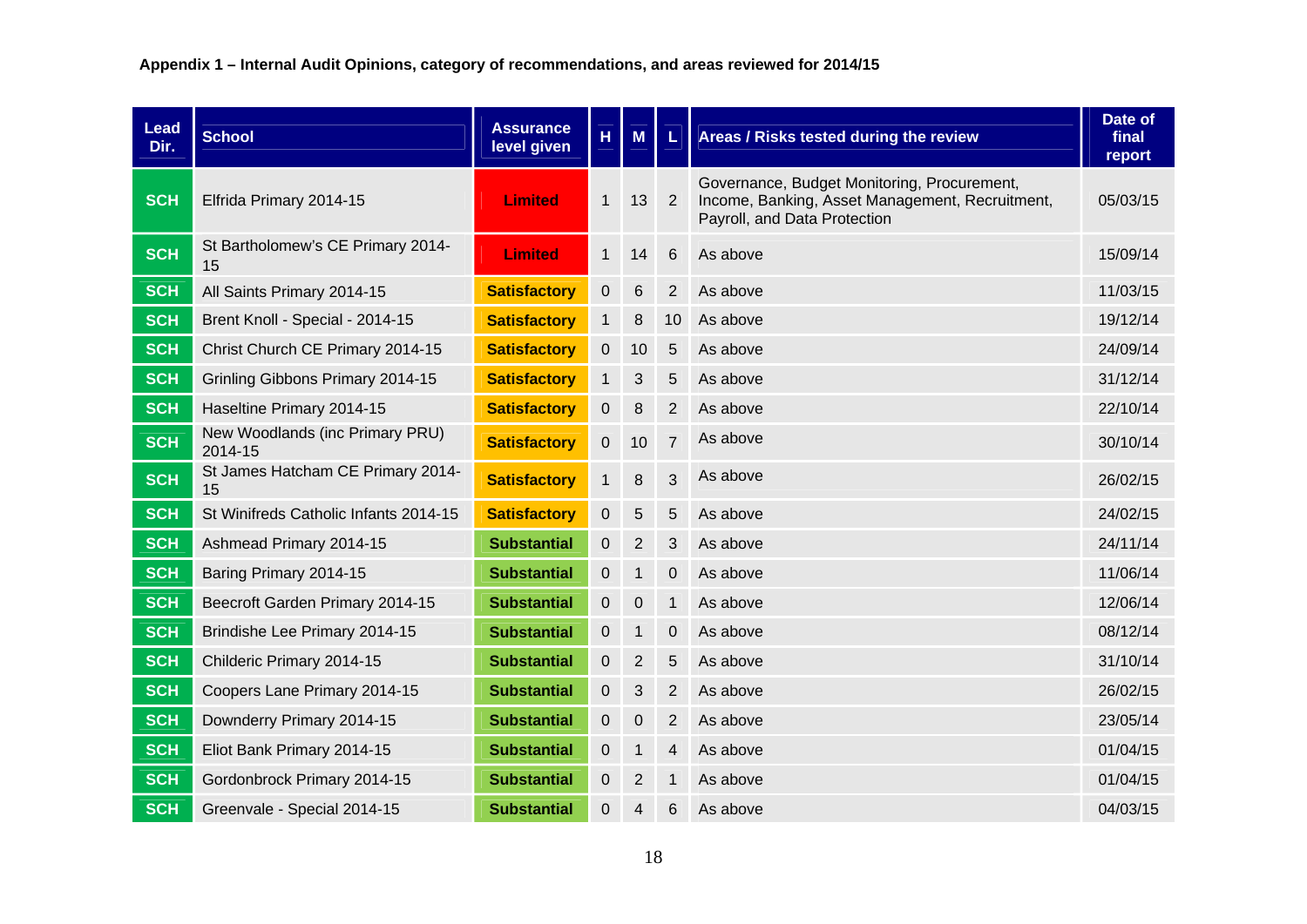| <b>Lead</b><br>Dir. | <b>School</b>                             | <b>Assurance</b><br>level given | H,             | M               |                | Areas / Risks tested during the review                | Date of<br>final<br>report |
|---------------------|-------------------------------------------|---------------------------------|----------------|-----------------|----------------|-------------------------------------------------------|----------------------------|
| <b>SCH</b>          | Holy Trinity CE Primary 2014-15           | <b>Substantial</b>              | $\Omega$       | 3               | $\overline{2}$ | As above                                              | 09/10/14                   |
| <b>SCH</b>          | John Ball Primary 2014-15                 | <b>Substantial</b>              | 0              | 1               | $\overline{0}$ | As above                                              | 18/06/14                   |
| <b>SCH</b>          | Kelvin Grove Primary 2014-15              | <b>Substantial</b>              | $\mathbf 0$    | $\mathbf{3}$    | 2              | As above                                              | 24/02/15                   |
| <b>SCH</b>          | Perrymount Primary 2014-15                | <b>Substantial</b>              | $\overline{0}$ | $5\phantom{.0}$ | 2              | As above                                              | 27/03/15                   |
| <b>SCH</b>          | Sir Francis Drake Primary 2014-15         | <b>Substantial</b>              | 0              | 1               | $\Omega$       | As above                                              | 25/06/14                   |
| <b>SCH</b>          | St John Baptist CE Primary 2014-15        | <b>Substantial</b>              | 0              | $\overline{0}$  | 0              | As above                                              | 27/06/14                   |
| <b>SCH</b>          | St Margaret's Lee CE Primary 2014-<br>15  | <b>Substantial</b>              | $\overline{0}$ | 2               | 3              | As above                                              | 19/12/14                   |
| <b>SCH</b>          | St Saviours RC Primary 2014-15            | <b>Substantial</b>              | $\Omega$       | $\mathbf{3}$    | 4              | As above                                              | 24/04/15                   |
| <b>SCH</b>          | St William of York RC Primary 2014-<br>15 | <b>Substantial</b>              | $\mathbf 0$    | 2               | 3              | As above                                              | 20/01/15                   |
| <b>SCH</b>          | St Winifred's Catholic Junior 2014-15     | <b>Substantial</b>              | $\Omega$       | $\mathbf 1$     | $\mathbf 1$    | As above                                              | 21/05/14                   |
| <b>SCH</b>          | Rangefield School - Procurement<br>Audit  | <b>Satisfactory</b>             | Draft          |                 |                | Procurement, Governance and Budget Monitoring<br>only |                            |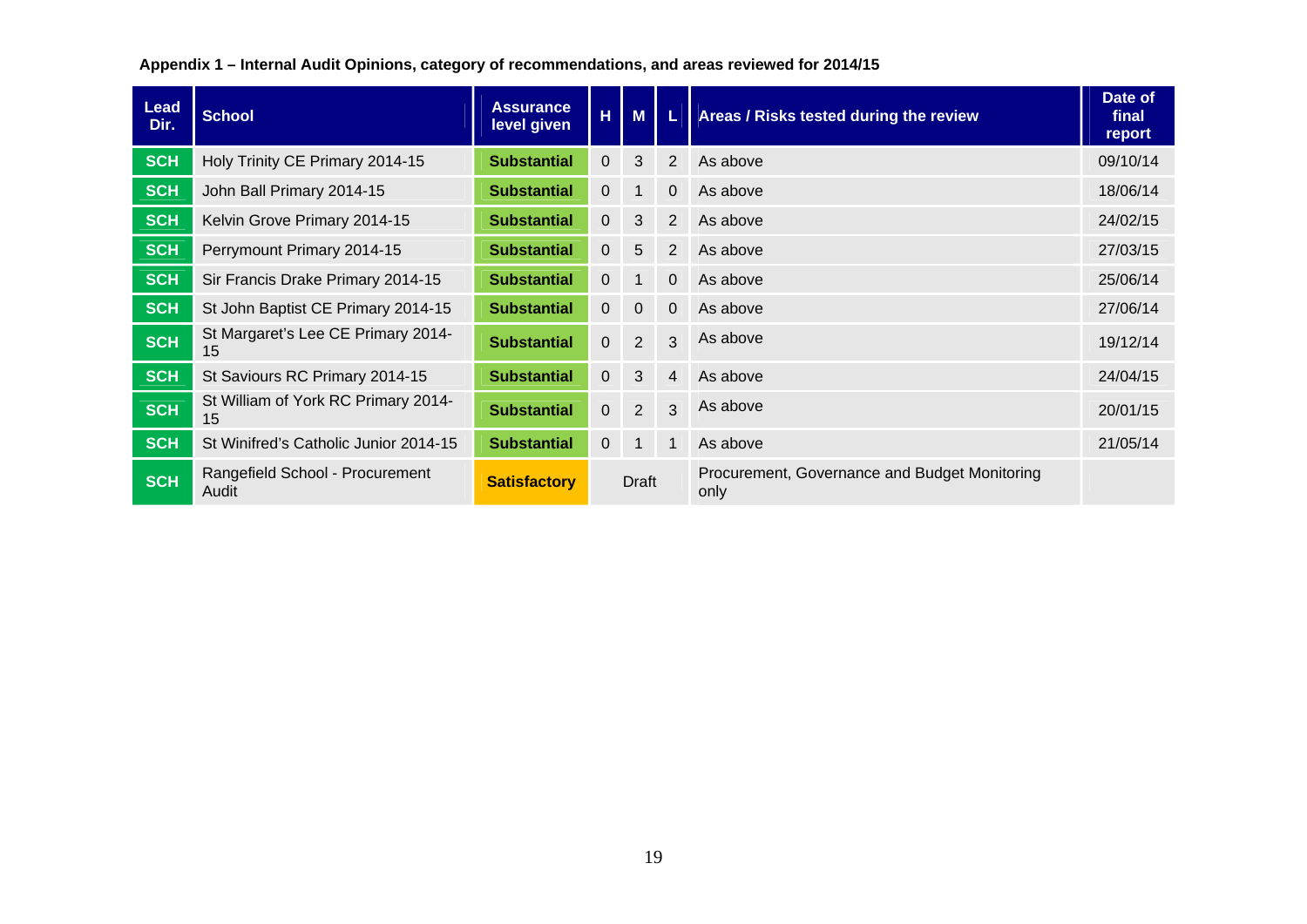#### **Appendix 2 Follow up Reviews Conducted**

| <b>Dir</b> | <b>Lead Audit Followed-up</b>                           | <b>Opinion</b> | <b>Final Rpt</b> | <b>Date</b> | <b>F/up Rpt Implemented</b> | <b>In Progress</b> | <b>Superseded</b> | <b>Not</b><br><b>Implemented</b> | <b>Total</b> |
|------------|---------------------------------------------------------|----------------|------------------|-------------|-----------------------------|--------------------|-------------------|----------------------------------|--------------|
|            |                                                         |                |                  |             |                             |                    |                   |                                  |              |
| <b>RRE</b> | <b>Budget Monitoring 13-14</b>                          | Substantial    | 20/01/14         | 29/04/15    |                             | $\overline{2}$     |                   |                                  | $\mathbf{2}$ |
| <b>RRE</b> | <b>Highways Reactive</b><br><b>Maintenance Contract</b> | Satisfactory   | 18/03/14         | 22/12/14    | 3                           | $\blacksquare$     | 1                 |                                  | 4            |
| <b>RRE</b> | Maintenance of Assets and<br>Premises                   | Consultancy    | 06/11/14         | 30/09/14    | 11                          | $\overline{2}$     | $\overline{2}$    |                                  | 15           |
| <b>RRE</b> | Payroll 13-14                                           | Satisfactory   | 17/06/14         | 12/05/15    | 4                           | $\blacksquare$     |                   |                                  | 4            |
| <b>RRE</b> | Pensions 13-14                                          | Substantial    | 07/01/14         | 31/03/15    | 0                           | 1                  |                   | -                                | $\mathbf 1$  |
| <b>RRE</b> | Reconciliations of bank<br>accounts                     | Consultancy    | 24/02/15         | 03/03/15    | 1                           |                    | 1                 |                                  | $\mathbf{2}$ |
| <b>RRE</b> | <b>VAT</b>                                              | Substantial    | 18/12/13         | 03/10/14    | 1                           | $\blacksquare$     |                   |                                  | 1            |
| <b>CUS</b> | Data Scanning and Storage                               | Limited        | 13/12/13         | 30/09/14    | $\overline{2}$              |                    |                   |                                  | $\mathbf{2}$ |
| <b>CUS</b> | <b>Housing Options Centre</b>                           | Limited        | 13/12/13         | 02/10/14    | 3                           |                    |                   |                                  | 3            |
| <b>CUS</b> | Pensions System                                         | Substantial    | 12/11/13         | 07/08/14    | 1                           | $\blacksquare$     |                   |                                  | 1            |
| <b>CUS</b> | Security and access to LBL                              | Limited        | 17/06/14         | 23/04/15    |                             | 1                  |                   | 3                                | 4            |
| <b>CUS</b> | Trade waste - contract<br>review                        | Satisfactory   | 27/06/14         | 16/03/15    | $\mathbf 1$                 | $\overline{2}$     |                   | $\overline{a}$                   | 3            |
| <b>COM</b> | <b>Block Nursing Contract</b>                           | Substantial    | 06/02/14         | 19/12/14    | $\overline{2}$              | $\blacksquare$     |                   | -                                | $\mathbf{2}$ |
| <b>COM</b> | <b>CCTV Contract</b><br>Management                      | Satisfactory   | 15/10/13         | 04/08/14    | $\overline{2}$              | $\overline{2}$     |                   |                                  | 4            |
| <b>COM</b> | Children Remanded in<br>Custody                         | Substantial    | 27/03/14         | 10/12/14    | 1                           | 1                  |                   |                                  | $\mathbf{2}$ |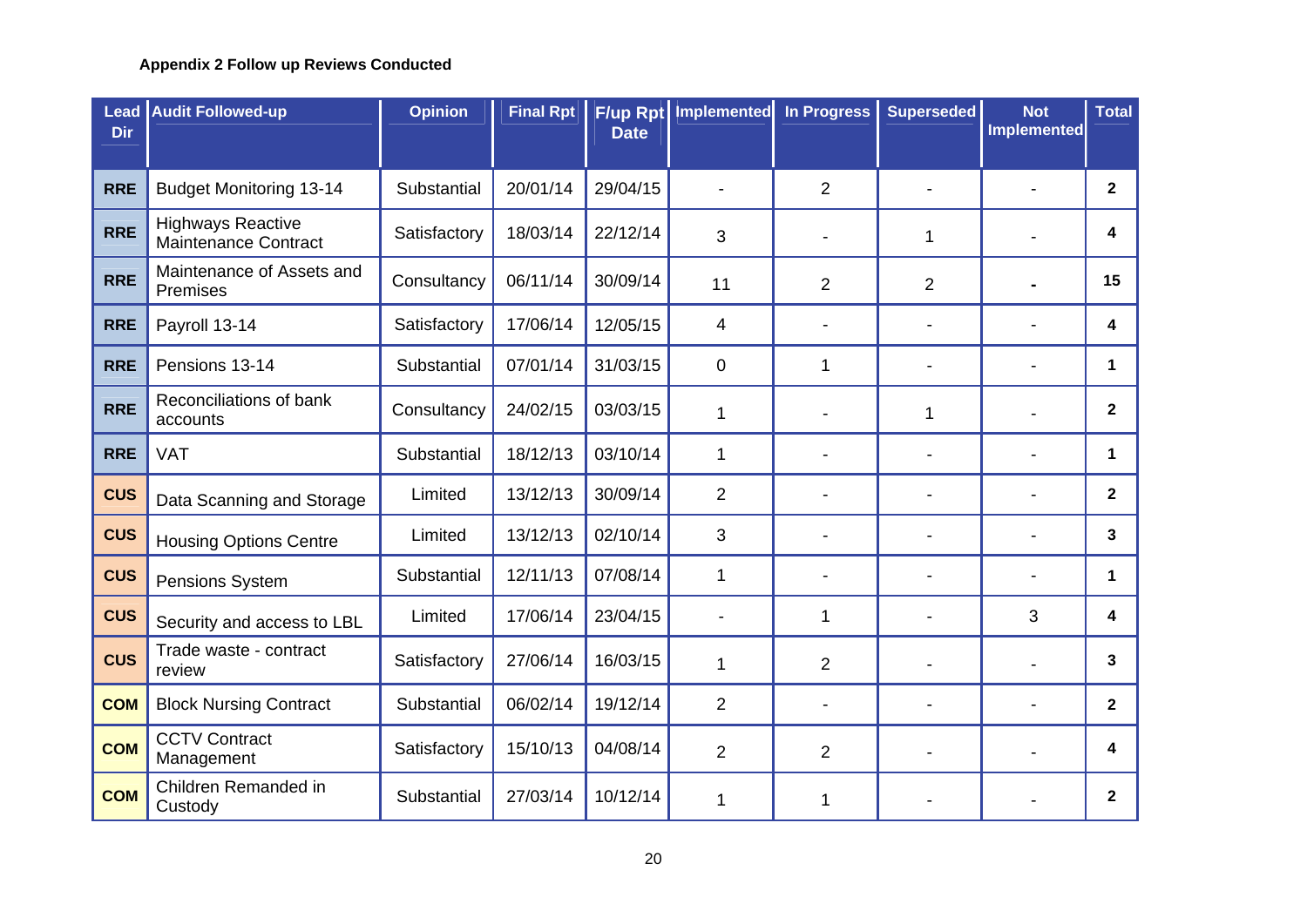#### **Appendix 2 Follow up Reviews Conducted**

| <b>Dir</b> | <b>Lead Audit Followed-up</b>        | <b>Opinion</b> | <b>Final Rpt</b> | <b>Date</b> | F/up Rpt Implemented In Progress |                          | <b>Superseded</b> | <b>Not</b><br>Implemented | Total |
|------------|--------------------------------------|----------------|------------------|-------------|----------------------------------|--------------------------|-------------------|---------------------------|-------|
|            |                                      |                |                  |             |                                  |                          |                   |                           |       |
| <b>COM</b> | <b>Fusion Leisure Centre</b>         | Satisfactory   | 11/04/14         | 06/02/15    | 4                                | $\overline{\phantom{a}}$ |                   |                           | 4     |
| <b>COM</b> | Quality framework for day<br>centres | Substantial    | 24/04/14         | 06/02/15    |                                  | $\overline{\phantom{a}}$ |                   |                           |       |
| <b>COM</b> | Ten day self-assessment<br>cases     | Satisfactory   | 06/06/14         | 18/05/15    | 3                                | $\overline{\phantom{a}}$ |                   |                           | 3     |
| <b>CYP</b> | <b>Estates Management</b>            | Satisfactory   | 06/12/13         | 30/09/14    | 3                                | $\overline{2}$           |                   |                           | 5     |
| <b>CYP</b> | Leaving Care                         | Substantial    | 11/06/14         | 20/03/15    | 4                                |                          | 1                 |                           | 5     |
| <b>CYP</b> | Management of PbR<br>Contracts       | Satisfactory   | 11/11/13         | 11/09/14    | 3                                |                          |                   |                           | 4     |
| <b>CYP</b> | Pathfinder SEND                      | Satisfactory   | 03/03/14         | 13/01/15    | 4                                | $\overline{\phantom{a}}$ |                   |                           | 4     |
| <b>CYP</b> | TFP Follow-up for 13-14              | Substantial    | 25/03/14         | 05/12/14    |                                  |                          |                   |                           | 4     |
|            |                                      | <b>Total</b>   | 55               | 15          | 5                                | 3                        | 78                |                           |       |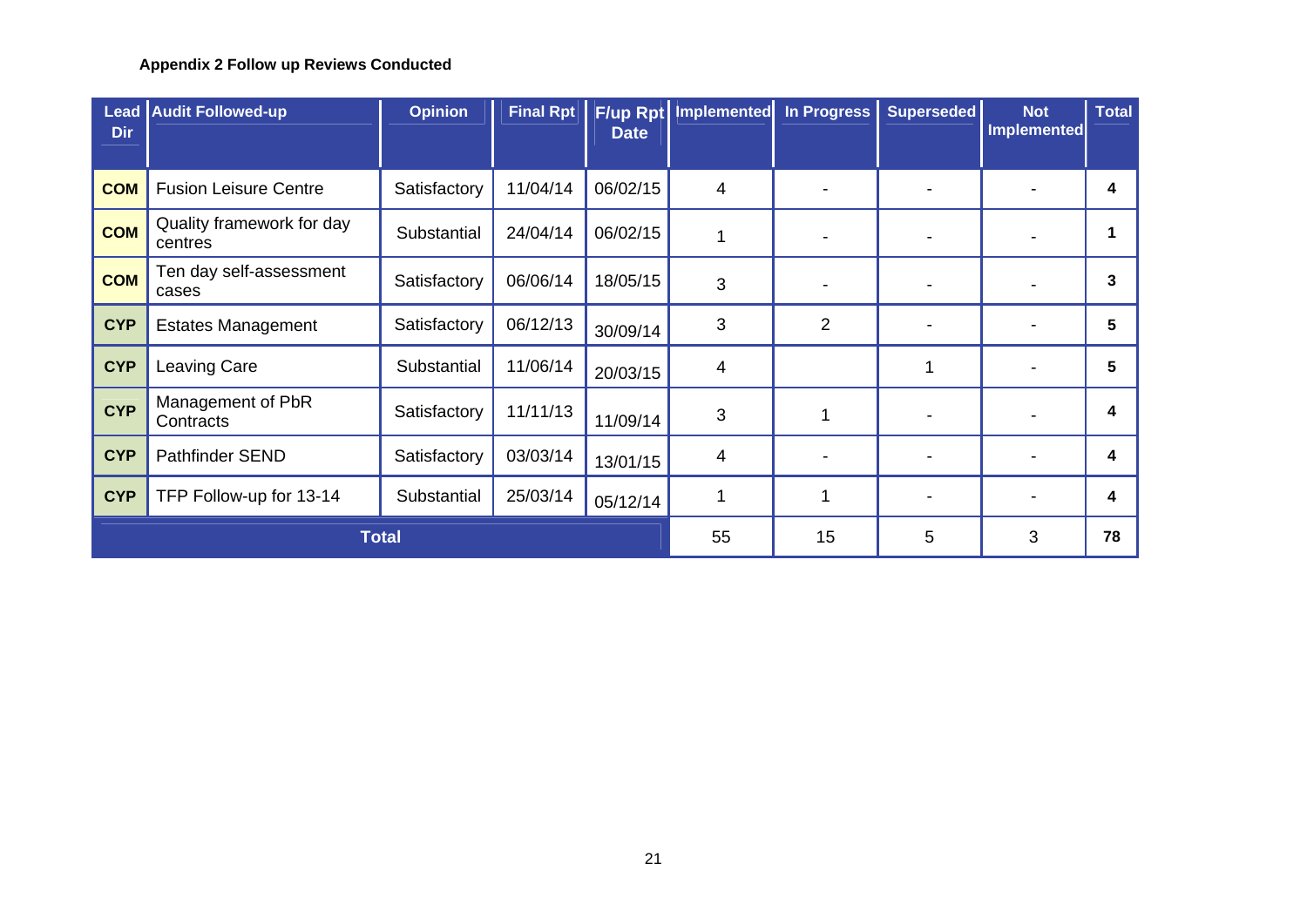| <b>Improvement Required</b>                                                                                                                                                                                                | <b>Proposed Action</b>                                                                                                                                                                                                                                                                                                                                                |
|----------------------------------------------------------------------------------------------------------------------------------------------------------------------------------------------------------------------------|-----------------------------------------------------------------------------------------------------------------------------------------------------------------------------------------------------------------------------------------------------------------------------------------------------------------------------------------------------------------------|
| 1. Independence of the Head of Internal Audit (HIA). The<br>HIA is the Head of Corporate Resources. As such has<br>operational responsibilities, including as Deputy S151<br>officer, which could affect his independence. | To ensure as much independence as possible, the Internal<br>Audit Contract Manager, will oversee all areas of internal<br>audit work in areas that the HIA has responsibility for. In<br>respect of this work, the internal audit contract manager has<br>been given unfettered access to the CEO and Audit Panel<br>Chair as detailed in the Internal Audit Charter. |
| 2. The Board must be included in the appointment and<br>removal of the HIA.                                                                                                                                                | In 2014 the lead Cabinet member for Resources was on the<br>recruitment panel for the post of Head of Corporate<br>Resources. Going forward a member of the Audit Panel<br>should also be considered for the recruitment panel when<br>recruiting for the post of Head of Internal Audit.                                                                             |
| 3. The CEO and the Board should contribute to the<br>appraisal of the HIA                                                                                                                                                  | This is currently done informally by the Executive Director for<br>Resources and Regeneration who line manages the Head of<br>Corporate Resources. Consideration will be given to<br>incorporating this more formally through the revised<br>performance management process for senior management<br>being introduced and which includes 360 degree appraisals.       |
| 4. Assurance engagements for areas where the HIA is the<br>responsible manager are conducted with independence.                                                                                                            | See actions for 1 above.                                                                                                                                                                                                                                                                                                                                              |
| 5. The Quality Assurance and Improvement Programme<br>includes both internal and external assessments.                                                                                                                     | A fully independent external assessment is arranged to take<br>place 2015/16.                                                                                                                                                                                                                                                                                         |
| 6. Risk Communication                                                                                                                                                                                                      | Manual and working papers in place and will be assessed as<br>part of independent external assessment in 2015/16.                                                                                                                                                                                                                                                     |